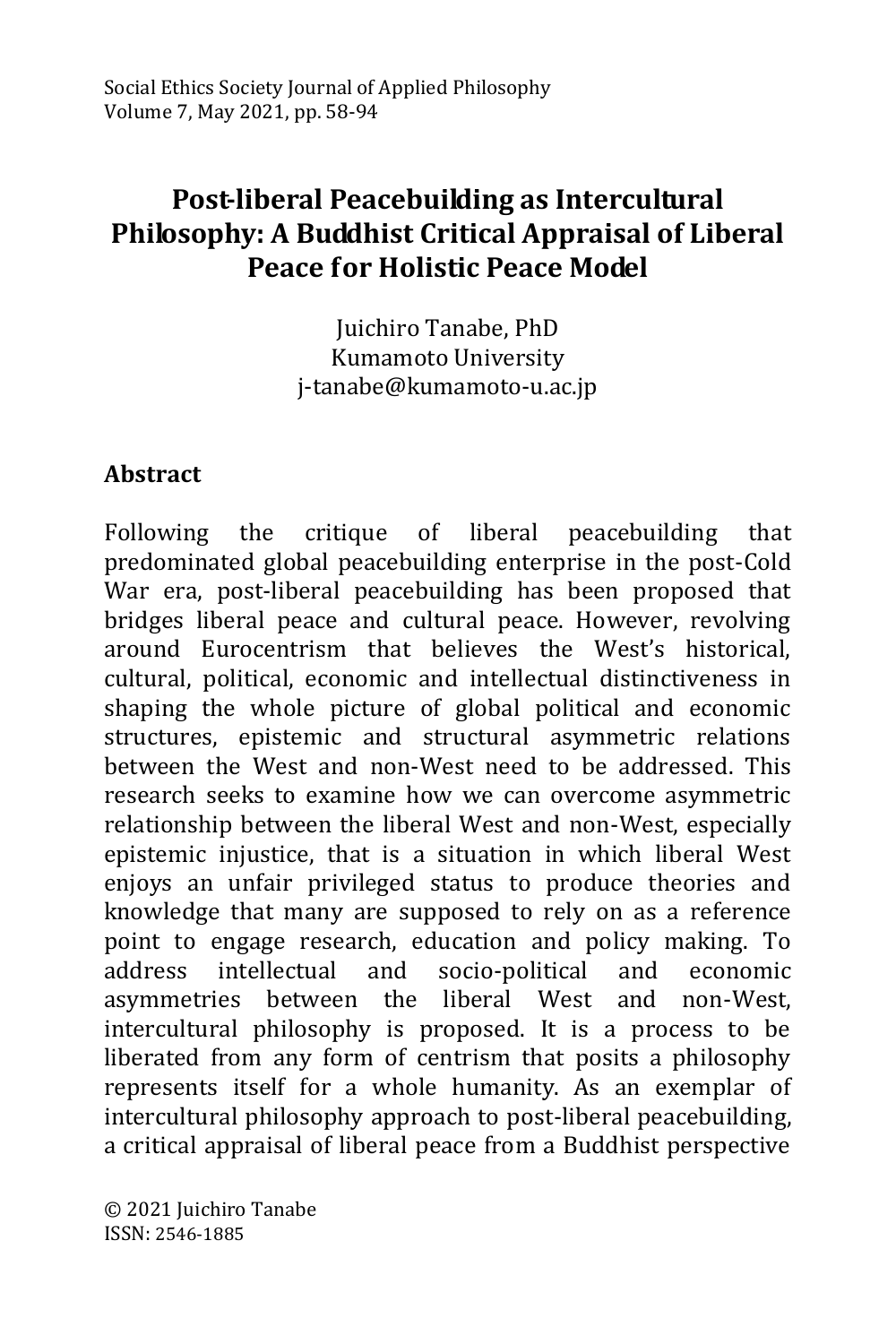is made, which allows this paper to produce holistic peace model combining the elements of Buddhist and liberal peace critically reformulated in Buddhist peace context.

**Keywords:** Post-liberal peace, Eurocentrism, Intercultural Philosophy, Buddhism, Holistic Peace

## **Introduction**

Though liberal peacebuilding has predominated peacebuilding in the post-Cold War era, the critique of liberal peacebuilding required us to create a peace model that connects liberal peace and non-Western one, which is called post-liberal peacebuilding. However, the critical challenge is how we can address the asymmetric relation between the liberal West and non-West. Without overcoming their asymmetric and hierarchical relationship, the dialogical and equal relationship to build a sustainable peace would be impossible. This research seeks to examine how we can overcome asymmetric relationship between the liberal West and non-West, especially epistemic injustice, that is a situation in which liberal West enjoys an unfair privileged status to build theories and knowledge that many are supposed to rely on as a reference point to engage research, education and policy making. Especially, critical appraisal of liberal peace from a Buddhist perspective and a holistic peace model founded upon Buddhist inner peace and the spirits of liberal peace reformulated according to Buddhist context will be examined.

First, the basic features of post-liberal peacebuilding will be presented. Second, Eurocentrism will be raised as the core of asymmetric relations in global socio-political and economic structures and intellectual enterprise between the West and non-West. Then, intercultural philosophy approach will be proposed as a key to address Eurocentrism. Practice of intercultural philosophy sharpens our epistemological, methodological, ethical and cultural modesty to enrich better understanding and communication among multiple cultures and philosophies and reforms the asymmetry between the West and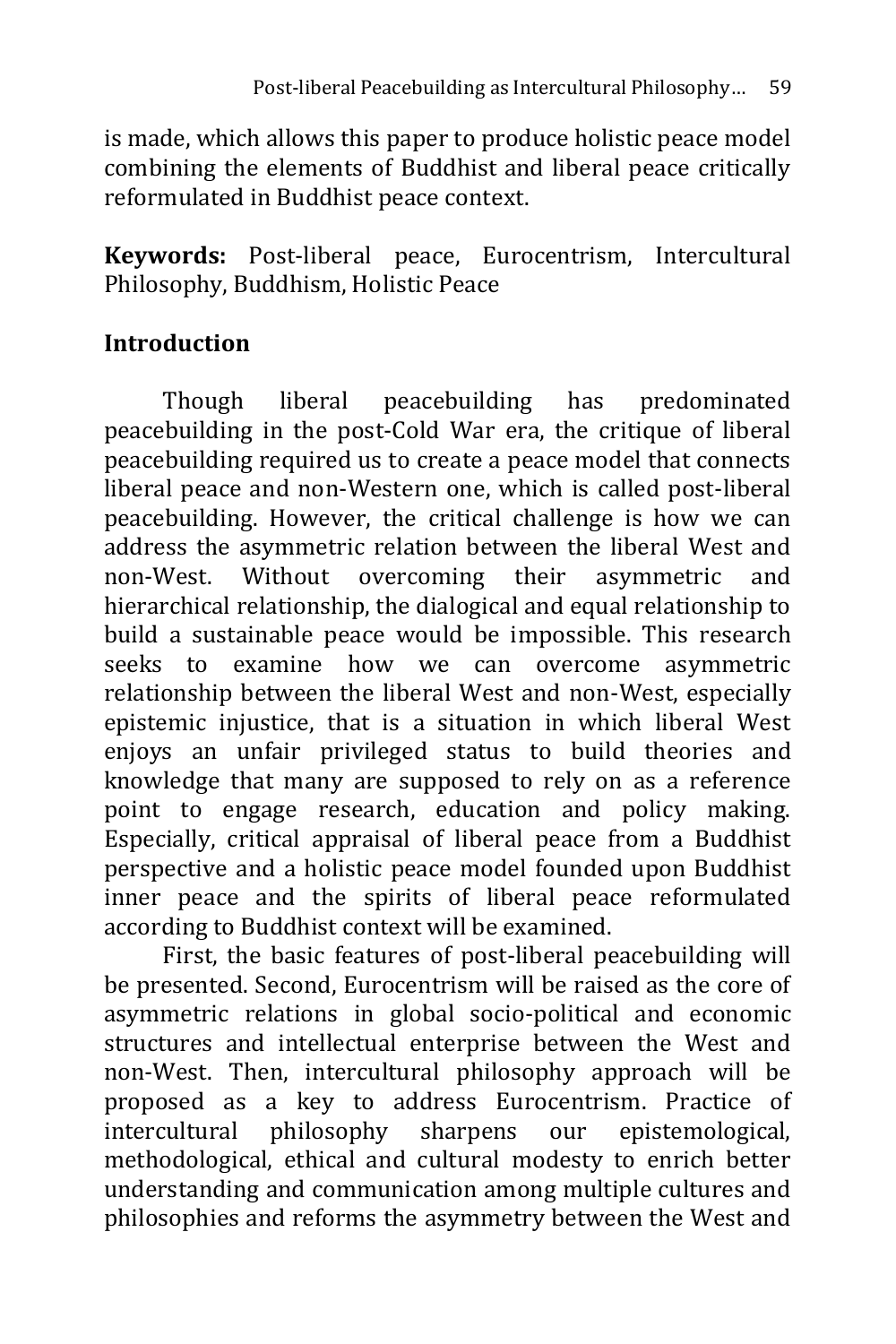-

non-West in order to consolidate conditions for dialogue to tackle global challenges including peacebuilding. As an exemplar of intercultural philosophy approach to post-liberal peace, a critical appraisal of the key components of liberal peace from a Buddhist peace perspective will be made. By making a critical appraisal of liberal peace in Buddhist peace context, a holistic peace thesis based on Western liberal peace and Buddhist one will be finally demonstrated.

## **1. On Post-liberal Peacebuilding**

## *a. The Problem with Liberal Peacebuilding*

Since 1990s, liberal peacebuilding has played the core role in peacebuilding and its theoretical foundation is the liberal peace. Liberal peace thesis posits that democracy and free-trade economic interdependence consolidate both national and international order and stability.<sup>1</sup> Facing the challenge to reconstruct the failed or failing states that emerged in the post-Cold War era, international community managed mainly by liberal states has connected peace and security with marketoriented development, democracy, rule of law, human rights, and a vigorous civil society in a modern state framework.<sup>2</sup> The promotion of democracy, market-oriented economy, and human rights principles have been enacted as a package to build a sustainable peace

However, liberal peacebuilding has invited growing criticism. The main critique is that liberal peacebuilding tends to downplay local engagement and consultation with local actors.<sup>3</sup> In liberal peacebuilding, it has been assumed that external actors such as the United Nations, other international

<sup>&</sup>lt;sup>1</sup> See Richmond, O. P. *Peace: A Very Short Introduction*. Oxford: Oxford University Press, 2014.

<sup>2</sup> See Richmond, O. P. *The Transformation of Peace*. Basingstoke: Palgrave Macmillan, 2005.

<sup>3</sup> See Newman, E., Paris, R., and Richmond, O. P. "Introduction" in *New Perspectives on Liberal Peacebuilding*, Newman, E., Paris, R., and Richmond, O. P. (eds), 2009, pp. 3-25, Tokyo: United Nations University Press.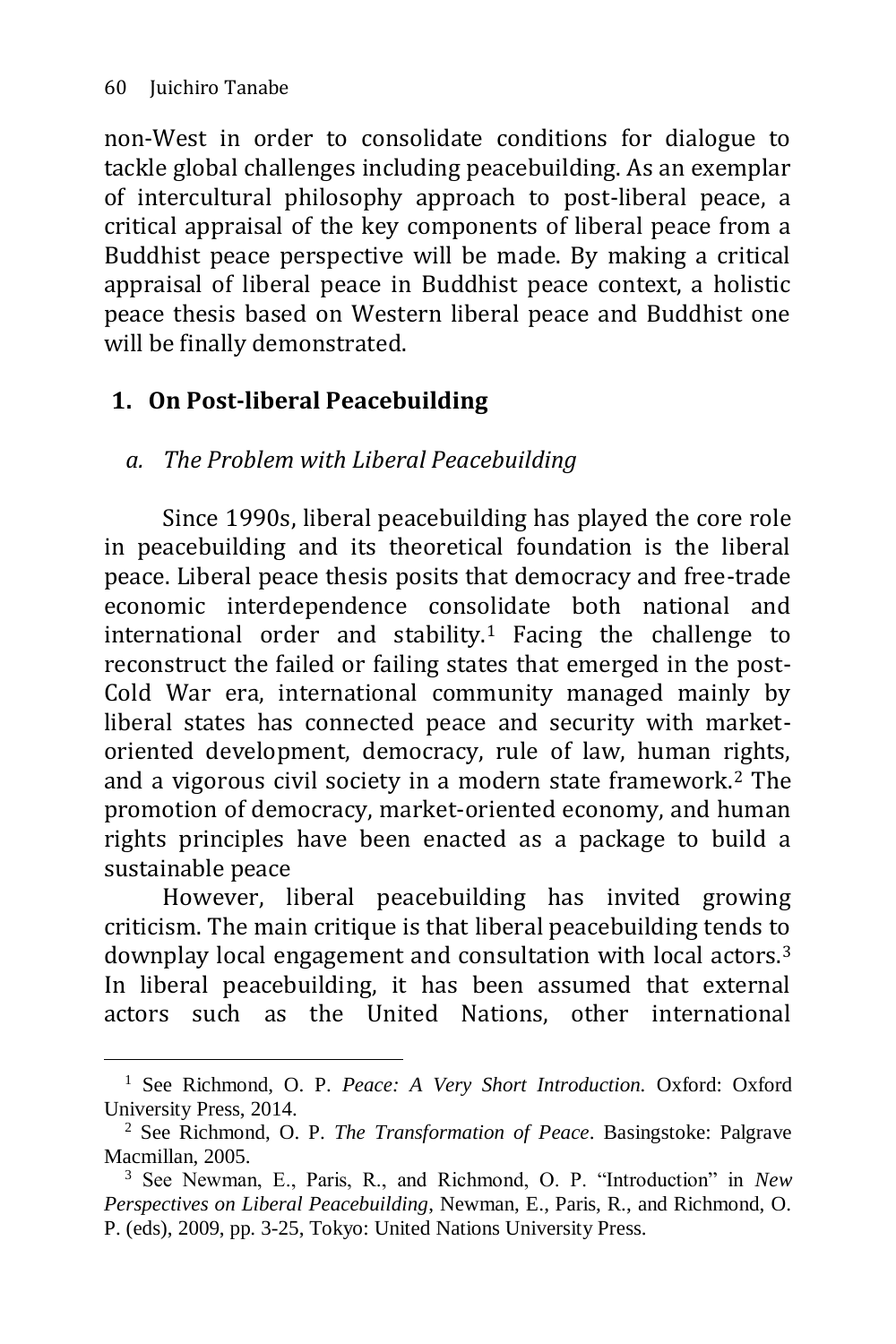organizations, nongovernmental organizations and donor countries should play the central role in the enterprise. This belief derives from that liberal democratic peace thesis has been deeply embedded in contemporary international framework of peace in many states' constitutions, international law, the UN, International Nongovernmental Organizations (INGOs) and International Financial Institutions (IFIs) like World Bank.<sup>4</sup> As the thesis becomes the foundation for international peacebuilding, liberal peacebuilding has disguised itself as standardizing, universalistic framework applicable to any peacebuilding and failed to appreciate cultural practices in conflict resolution.<sup>5</sup>

Liberal peacebuilding is also criticized for its romanticization of the local and culture, that is, the idea that local actors, cultures and practices are inferior and an obstacle to the liberal and rational governance.<sup>6</sup> Rather than reflecting local preferences and needs, the process of liberal peacebuilding is seen as the promotion of an external, hegemonic agenda that integrates peripheral areas into global norms of politics and economics, which provides powerful international actors with self-righteousness of direct or subtle forms of interventions and colonialism.<sup>7</sup>

For instance, the US and its coalition intervention in Iraq in 2003 would be a good example. In March 2003, the US and its coalition partners launched an ambitious project to transform Iraq under the Saddam Hussein reign into a democracy country. In carrying out the intervention for humanitarian purposes, the US and its partners had three mutually interconnected goals in mind: to overthrow Saddam Hussein regime and bring peace and stability to people in Iraq; to replace the autocracy of the Baathist regime led by Hussein with the Western liberal model

 $4$  Richmond, 2014.

<sup>5</sup> See Selby, J. "The Myth of Liberal Peace-building" in *Conflict, Security & Development*, vol. 13 no. 1, 2013, pp. 57-86.

<sup>6</sup> See Newman, E. "Liberal' Peacebuilding Debates" in *New Perspectives on Liberal Peacebuilding*, Newman, E., Paris, R., and Richmond, O. P. (eds), 2009, pp. 26-54, Tokyo: United Nations University Press.

 $7$  Richmond, 2014.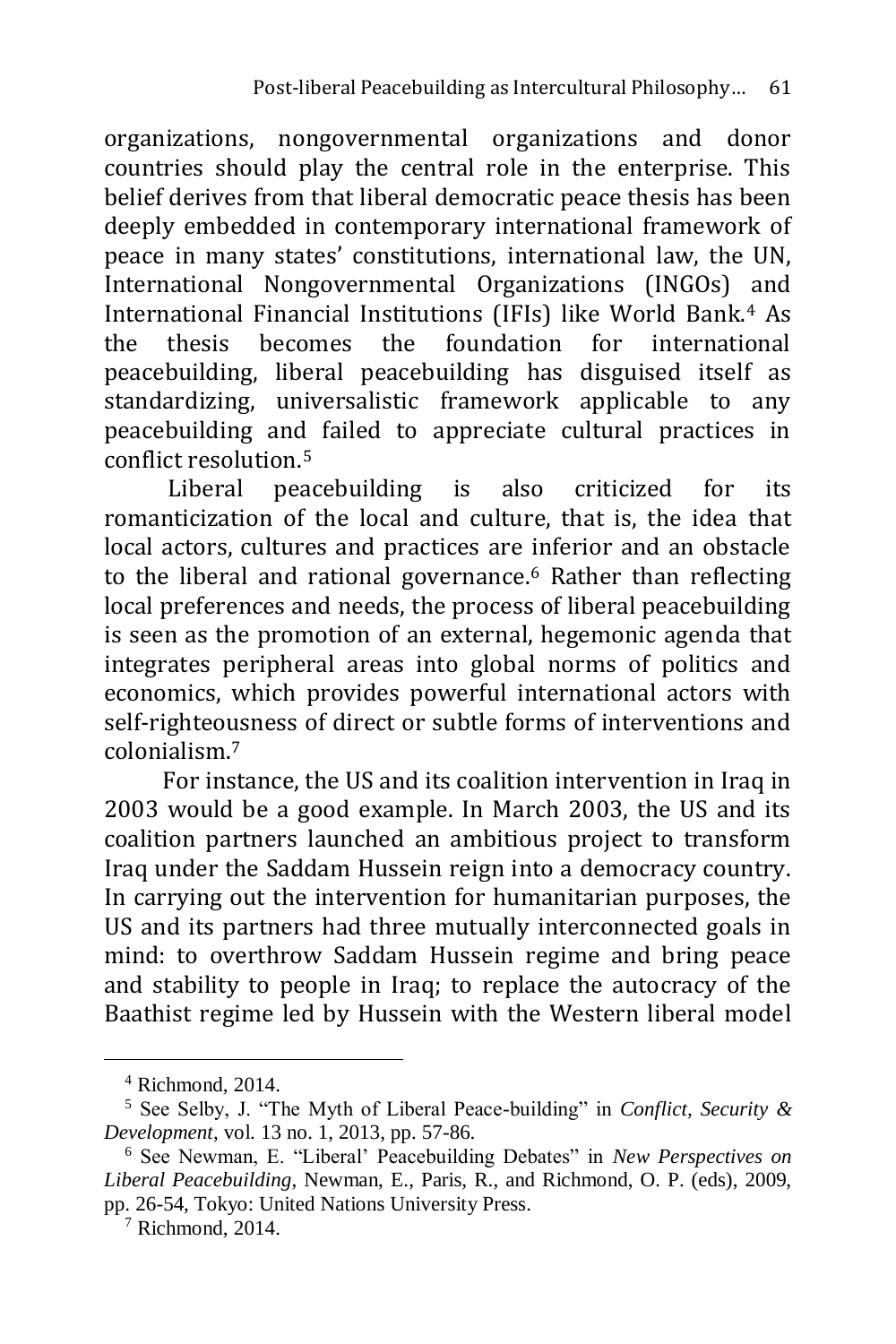of democracy; and to transform Iraq into a prosperous state governed by a free-market economy.<sup>8</sup>

After Saddam regime was toppled, the series of election and referendum were organized in 2005. The positive side of the implementation of election and referendum was that millions of Iraqi people – Sunni, Shia, Kurd, Arab, Christian, etc., - risked their lives to vote. That showed the political determination of the Iraqi people and their embracement of democracy as the step towards new Iraq. However, the big problem with the vote is that many Iraqi people voted along ethno-religious sectarian lines and splitting among three major communities – Sunni, Shia, and Kurd. $9$  The voting resulted in the failure of Iraq's key political parties to build and implement a vision for a united and mutually prosperous Iraq. Rather, deep division along ethnoreligious lines between majority Shia dominating government power after the collapse of the Hussein regime and minority Sunni group marginalized and disenfranchised since 2003 led Iraq to descending into complex political upheaval and violence between coalition forces, rival Iraqi groups and terrorist organizations that exploited the Iraq's internal chaos.<sup>10</sup>

In rushing to build a liberal democratic post-Hussein Iraq, inter-communal dialogue and reconciliation to facilitate the establishment of an inclusive social and political order were never enacted.

Another instance would be Sri Lanka. Sri Lanka emerged itself as a mix of neoliberal and ethno-nationalist with little opportunity for inter-ethnic toleration and reconciliation.<sup>11</sup> The layered co-constitution since the colonial time of evolving liberal and nationalist power has produced a majoritarian governmental nexus tying together state, territory and

<sup>8</sup> See Isakhan, B. "Introduction: The Iraq Legacies – Intervention, Occupation, Withdrawal and Beyond" in *The Legacy of Iraq: From the 2003 War to the Islamic State*, Isakhan, B. (ed), 2015, pp. 1-18, Edinburgh: Edinburgh University Press.

<sup>&</sup>lt;sup>9</sup> Ibid.

 $10$  Ibid.

<sup>11</sup> See Richmond, O. P. *Peace Formation and Political Order in Conflict Affected Societies*. Oxford: Oxford University Press, 2016.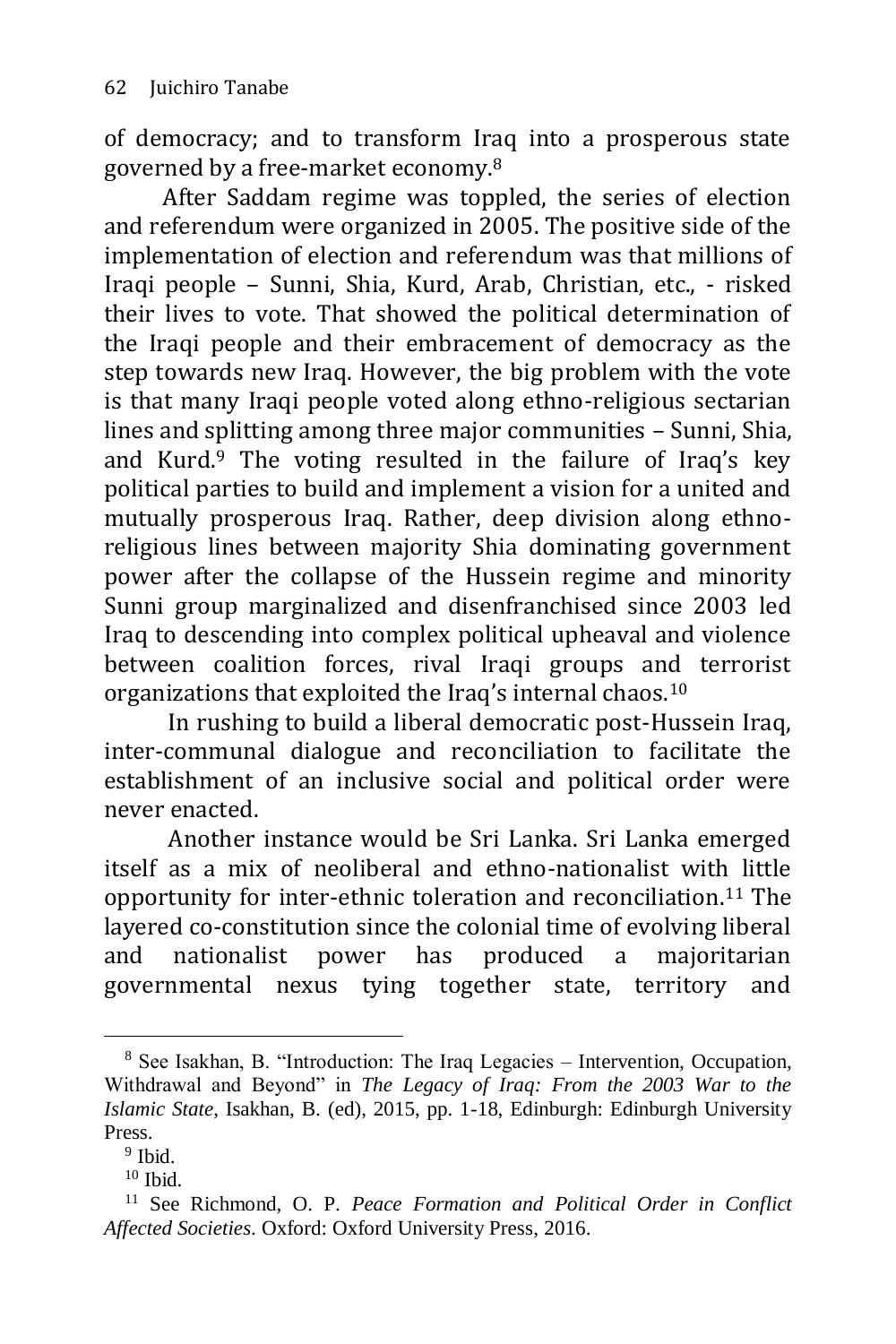population as a Sinhala-Buddhist geo-body encompassing politics, economy and society and culture and hierarchical frontiers of inclusion and exclusion.<sup>12</sup> And the international community has celebrated and engaged with multi-ethic liberal democracy with proper institutions and a market economy for peace.<sup>13</sup>

Colonial and international practices pursuing liberal social transformation through frameworks of democracy, market economy, security, and ethnic harmony, rather than creating a sustainable peace, ended up with reproducing a majoritarian state and social order in which asymmetric relationship between Sinhala-Buddhists, Tamils, Muslims and others remains unaddressed.<sup>14</sup> The diffusion of Sinhala nationalist governmentality through a century of interwoven international and liberal state discourses and practice has not only failed to build inclusive social order, but produced both intra-group elite contestation and resistance by Tamils and Muslims in the midst of a territorialized and hierarchical majoritarian social complex.<sup>15</sup> Social justice for all and inter-ethnic dialogue for long-term cooperation and reconciliation to construct society revolving around unity in diversity seems to have been marginalized.

## *b. Basic Feature of Post-liberal Peacebuilding*

Responding to the critiques of liberal peacebuilding, postliberal peacebuilding has raised its profile. Based on the belief in multiple and contextual realties and truths, cultural orientation has been proposed as one of main hallmarks of post-liberal peacebuilding. In post-liberal peacebuilding, peacebuilding is a cultural phenomenon in which a culturally shared set of values and beliefs are reflected in the perception of conflict and its

 $12$  See Nadarajah, S. and Rampton, D. "The limits of hybridity and the crisis of liberal peace" in *Review of International Studies*, vol. 41 no. 1, 2015, pp. 49-72.

 $13$  Ibid.

<sup>14</sup> Ibid.

 $15$  Ibid.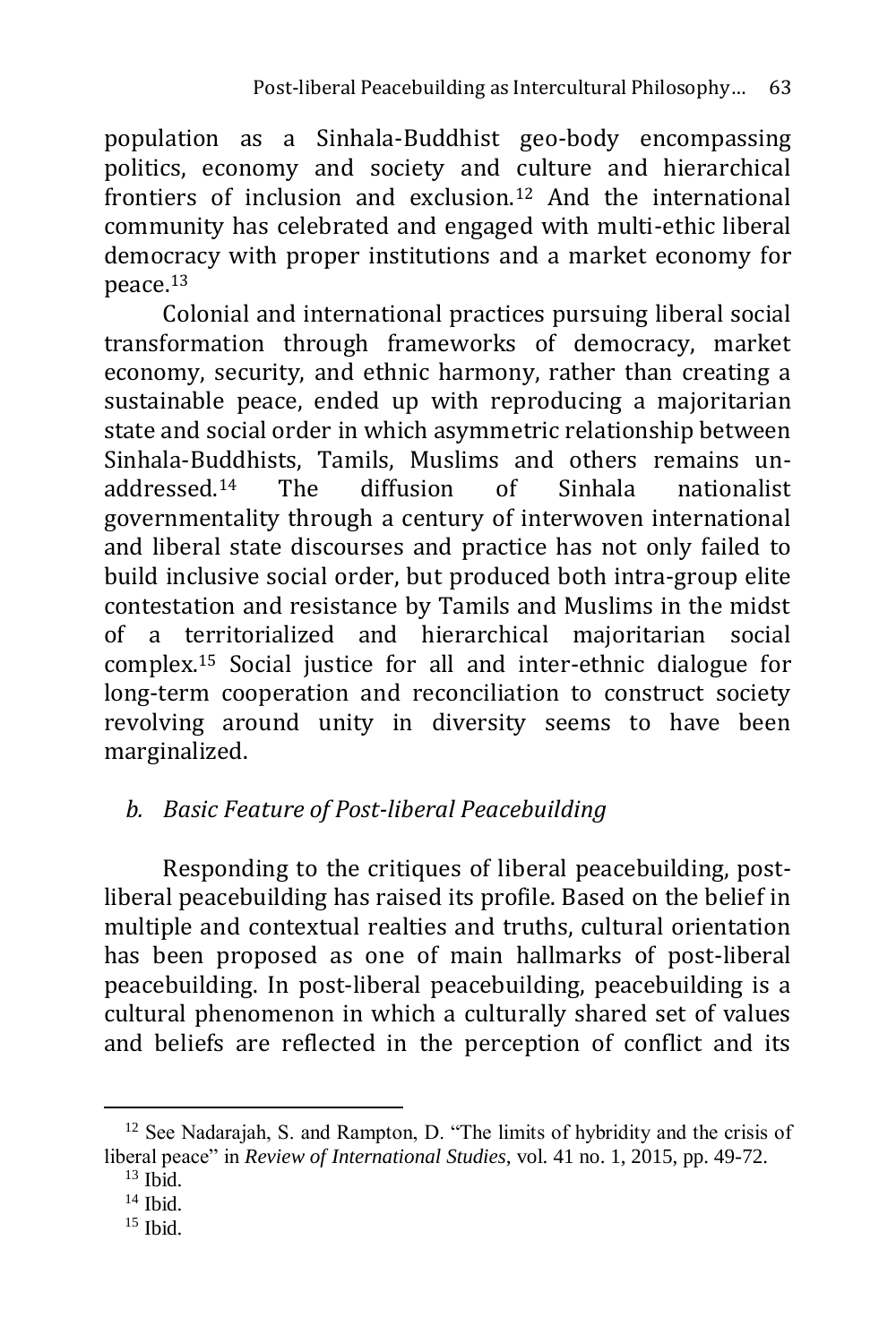resolution.<sup>16</sup> Cultural wisdom, knowledge and processes are valuable to a sustainable peace.

However, post-liberal peacebuilding does not mean cultural orientation is a panacea to resolve conflict as the local is not necessarily free from exclusionary or oppressive power games. The conceptualization of peacebuilding within a cultural sphere is more complex, incoherent, and fragmented according to distinct local individuals and groups.<sup>17</sup> Actors and discourses in a culture are highly contested, making it difficult to decide on which discourse and policies are to be trusted to contribute to a stable peace.<sup>18</sup> An exclusive emphasis on indigenous institutions and local ownership leads to wrong results since they are contested arena wherein certain voices and interests of specific actors are reflected at the expense of others.<sup>19</sup> While cultural orientation must be respected, neither liberal peace nor culturally built peace framework can achieve a sustainable peace alone. Rather, post-liberal peace needs both internal and external commitments.

### *c. The Need for Breaking Eurocentrism for Post-liberal Peace*

However, a critical challenge in post-liberal peacebuilding is how the asymmetric relation between the liberal West and non-West is overcome in order to build their authentically dialogical and cooperative relationship. The asymmetric relation here refers to global socio-political and economic injustice in which the Western liberal framework informs what peace means, and what ideal political system is to achieve the peace envisioned by the West.

<sup>&</sup>lt;sup>16</sup> See Fry, D. P., and Fry, B.C. "Culture and Conflict-Resolution Models: Exploring Alternatives to Violence," in *Cultural Variation in Conflict Resolution: Alternatives to Violence*, Fry, D. and Bjorkqvist, K. (eds), 1997, pp. 9-23, Mahwah, New Jersey: Lawrence Erlbaum Associates.

<sup>&</sup>lt;sup>17</sup> See Simons, C. and Zanker, F. "Questioning the Local in Peacebuilding", from [https://lost-research-group.org/wp](https://lost-research-group.org/wp-content/uploads/2017/05/SPP1448_WP10_Simons_Zanker.pdf)[content/uploads/2017/05/SPP1448\\_WP10\\_Simons\\_Zanker.pdf,](https://lost-research-group.org/wp-content/uploads/2017/05/SPP1448_WP10_Simons_Zanker.pdf) 2014, (Accessed December 21, 2016).

 $18$  Ibid.

<sup>&</sup>lt;sup>19</sup> Newman et al, 2009.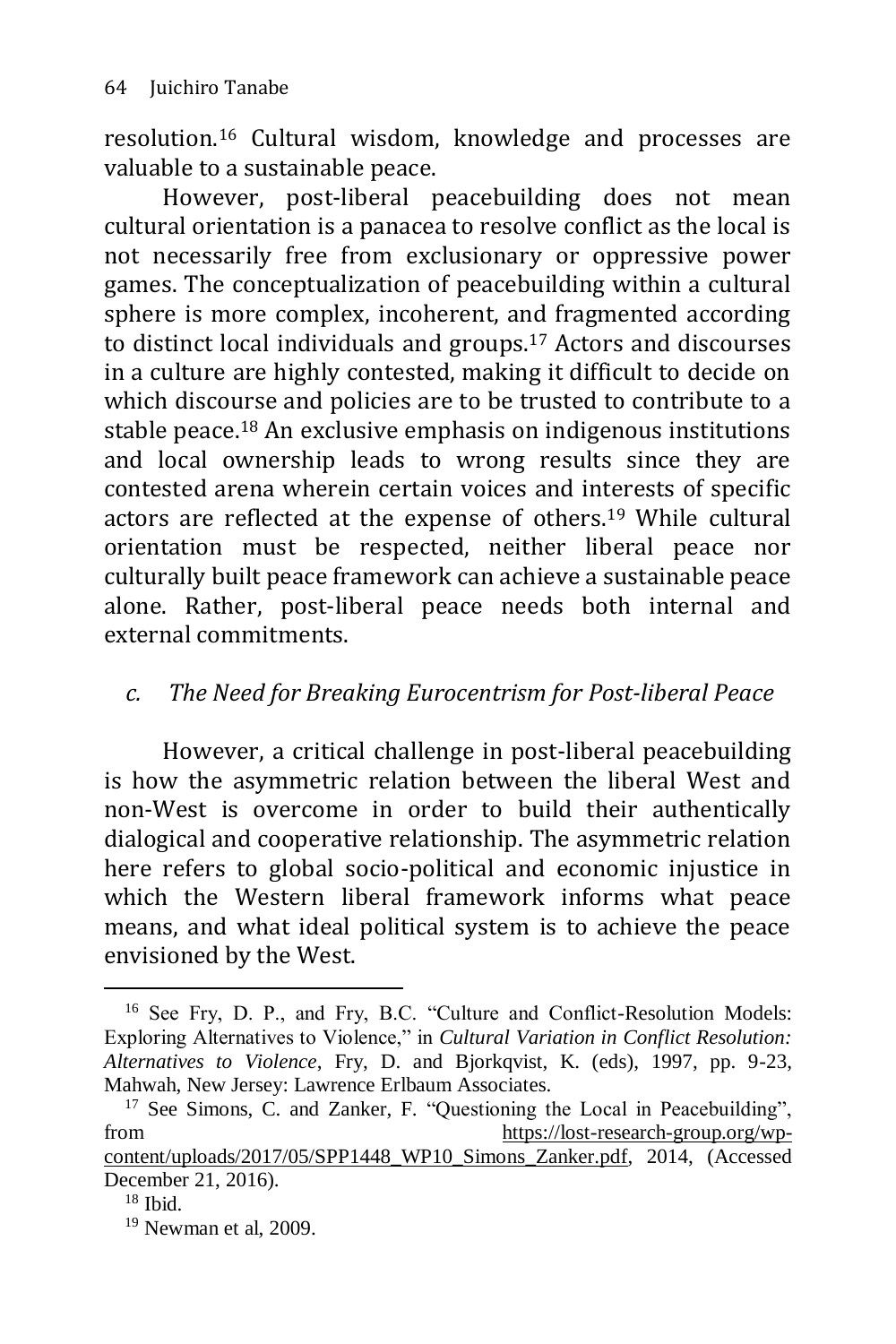Further, existing global socio-political and economic injustice is underpinned by epistemic injustice, that is a situation in which the powerful liberal West still enjoys an unfair advantage in constructing theories and knowledge that come to be accepted as a reference point everyone is supposed to rely on for research, education and policy making.<sup>20</sup> The unequal access to knowledge and theory building has allowed the West to approach global problems exclusively from a Western perspective and marginalized non-Western epistemologies and their understandings of peace as equal values as Westerners'.<sup>21</sup>

This can be illustrated if we look into how the mainstream IR and Peace and Conflict Studies are researched. Although IR and Peace and Conflict Studies are global intellectual activities, they remain massively dominated by Western thinking<sup>22</sup> The origin of most mainstream international theory and peace and conflict studies is rooted in Western philosophy and political theory.<sup>23</sup> Actually, almost all mainstream theories framing IR and Peace and Conflict Studies including Realism, Liberalism, Marxism, the English School, Constructivism, Postmodernism, globalization, etc., have their intellectual roots in Western thinkers ranging from Hobbes, Kant and Marx to Derrida, Habermas and Foucault,<sup>24</sup> making almost no room for non-Western philosophies and ideas to develop their theories and knowledge to develop IR and Peace and Conflict Studies.

Further, it should be added that the critiques of the liberal peace literature in IR and Peace and Conflict Studies have been framed within the purview of Western philosophies. For instance, many liberal critics' use of Foucauldian paradigm has ended up bypassing of non-Western subjects in frameworks of

 $20$  See Schepen, R. and Graness, A. "Heinz Kimmerle's intercultural philosophy and the quest for epistemic justice" in *The Journal for Transdisciplinary Research in Southern Africa*, vol. 15 no. 1, 2019.<br><sup>21</sup> See Mungwini P "The Ou

See Mungwini, P. "The Question of Epistemic Justice: Polemics, Contestations and Dialogue" in *Phronimon*, vol. 19, 2018, pp. 1-13.

 $22$  See Acharya, A. and Buzan, B. "Why is there no non-Western international relations theory? An introduction" in *International Relations of the Asia-Pacific*, vol. 7, 2007, pp. 287-312.

 $23$  Ibid.

 $24$  Ibid.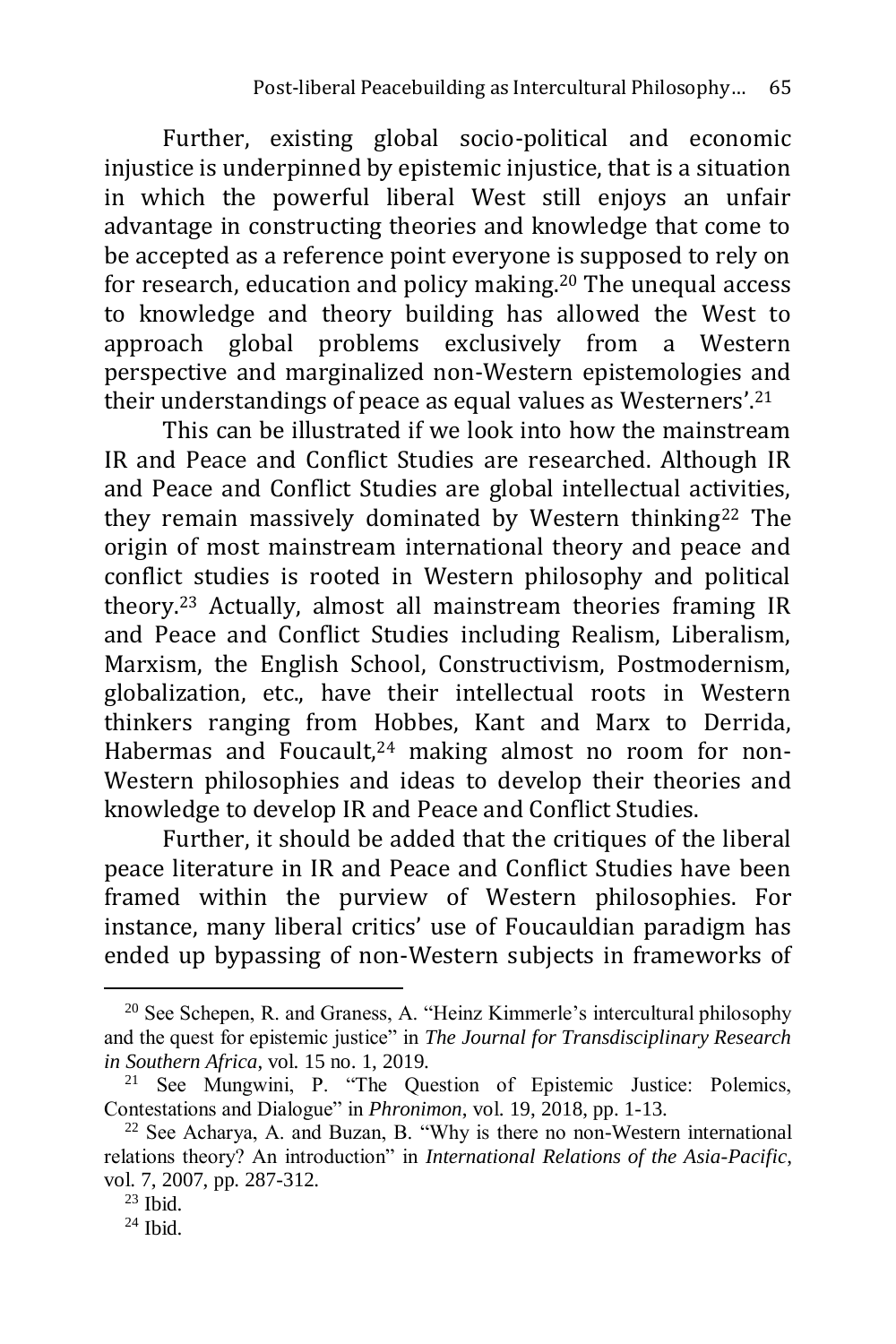peacebuilding enterprise in both liberal and post-liberal peace.<sup>25</sup> Even in highly influential and important works of David Chandler,<sup>26</sup> Mark Duffield,<sup>27</sup> Oliver Richmond,<sup>28</sup> to name a few, the exclusive focus on the West as an imperial and interventionary actor has excluded any analysis of the non-Western agency within peacebuilding mission.<sup>29</sup> Both the promotion and critiques of liberal peace have been argued and researched within the Western philosophical frameworks and consequently how the existing IR and Peace and Conflict Studies can transcend the Western frameworks to learn from non-Western philosophies to enrich those disciplines as a truly global or cosmopolitan enterprise has been almost ignored. Consequently, in Western IR and Peace and Conflict Research, a methodological bypassing of non-Western subjects in research and an ontology of cultural Otherness via the liberal/local divide remain unresolved.<sup>30</sup>

At the core of asymmetric relations in global structure and intellectual enterprise between the West and non-West lies Eurocentrism. Eurocentrism posits the ontological difference between the West and non-West. Eurocentric vision is framed by the belief in the existence of an unbridgeable cultural-historical divide between the West and non-West. $31$  In Eurocentric view, the West has been historically, economically, culturally, politically and intellectually distinctive in ways that build and determine the overall character and picture of global political and economic structure.<sup>32</sup> The problem with Eurocentrism is its tendency to enact its frame of reference as universal.

<sup>25</sup> See Hobson, J. M. and Sajed, A. "Navigating Beyond the Eurofetishist Frontier of Critical IR Theory: Exploring the Complex Landscapes of Non-Western Agency" in *International Studies Review*, vol. 19, 2017, pp-547-572.

<sup>26</sup> Chandler, D. *International Statebuilding*. London: Routledge, 2010

<sup>27</sup> Duffield, M. *Development, Security, and Unending War*. Cambridge: Polity, 2007.

<sup>28</sup> Richmond, O. P. *A Post-Liberal Peace*. London: Routledge, 2011.

<sup>29</sup> Hobson and Sajed, 2017.

<sup>30</sup> See Sabaratnam, M. "Avatars of Eurocentrism in the Critique of the Liberal Peace" in *Security Dialogue*, vol. 44. no. 3, 2013, pp. 259-278.

 $31$  Ibid.

 $32$  Ibid.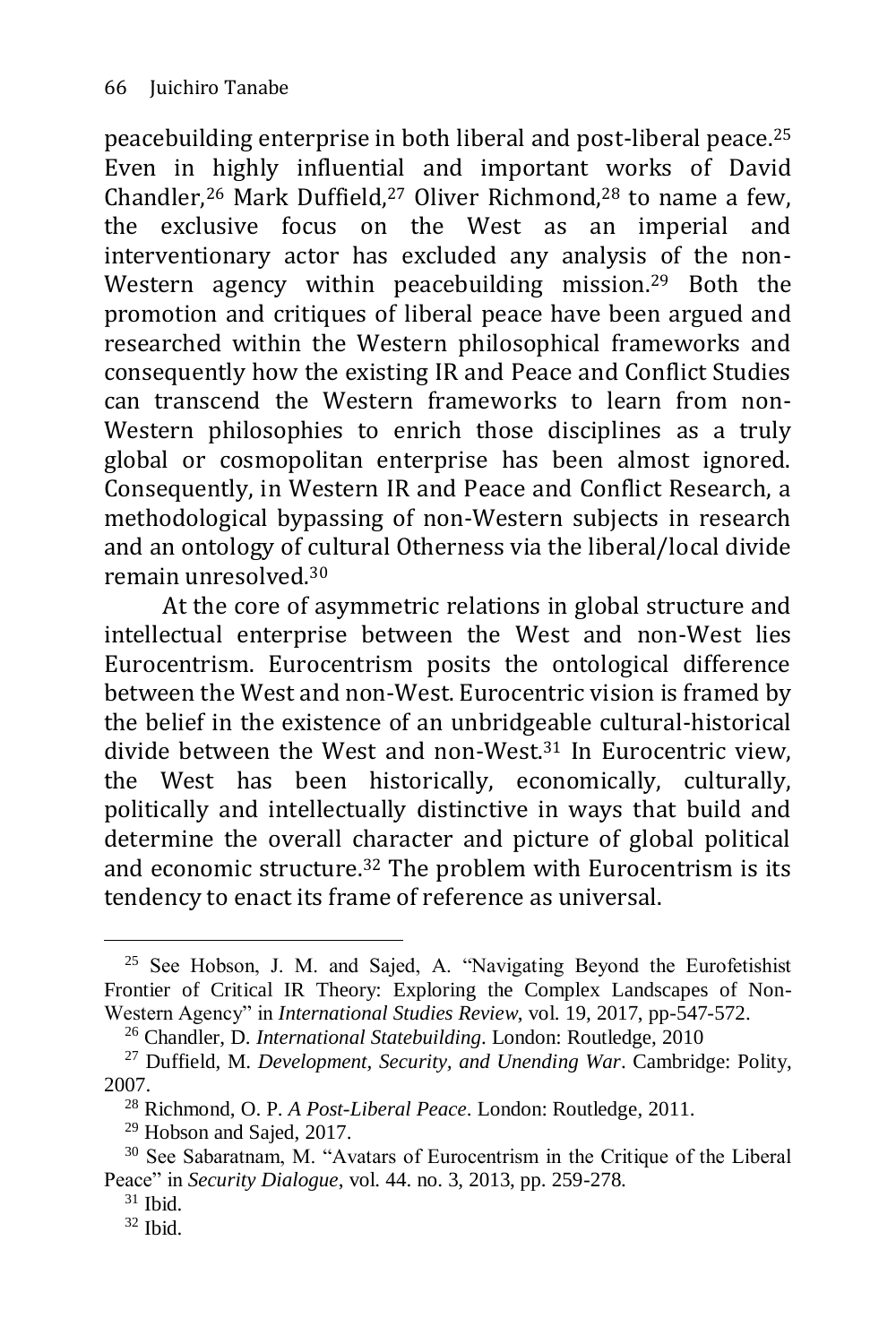Absoluteness and completeness of Eurocentric view causes the West to be predominated by the dualistic thought. Dualistic thinking is enacted by the principle of the excluded middle.<sup>33</sup> As the dichotomous view becomes sharpened, an imbalanced attitude invested by extreme self-interest and desire is favored and promoted at the expense of others. The sense of West disconnectedness from non-West due to dichotomous thought promotes self-righteousness that the West has been entrusted to design the framework of peace that is universal.

Sedimented ways of approaching the complex reality with fixed perspectives through dualistic thought confines the patterns of awareness and limits the capacity for meaningful commitments.<sup>34</sup> The constrained thought impedes a constructive communication between the West and non-West to address complex global and local problems including conflict from multiple perspectives and insights, which leads to a paradox of liberal peace: Western liberal peace is seen as a source of the problem in peacebuilding enterprise but also implicitly assumed as the only true source of emancipation of people in conflict.<sup>35</sup> To make post-liberal peace authentic, how the Eurocentric thought can be overcome needs to be integrated into peace/building research agenda.

### *d. Intercultural Philosophy for Post-liberal Peace Approach*

Intercultural philosophy is a philosophical attitude that no one philosophy is the philosophy for the whole humanity.<sup>36</sup> Intercultural philosophy is a process of emancipation from all kinds of centrism to reflect critically and empathically our own philosophical framework from the point of view of another and

<sup>-</sup><sup>33</sup> See Nicolescu, B."Transdisiplinarity – Past, Present and Future", from [http://www.movingworldviews.net/Downloads/Papers/Nicolescu.pdf,](http://www.movingworldviews.net/Downloads/Papers/Nicolescu.pdf) 2006 (Accessed August 15, 2014).

<sup>34</sup> See Hershock, P. D. *Buddhism in the Public Sphere: Reorienting Global Interdependence.* London: Routledge, 2006.

<sup>35</sup> Sabaratnam, 2013.

<sup>36</sup> See Mall, R. A. *Intercultural Philosophy*. Lanham, MD: Rowman & Littlefield Publishers, 2000.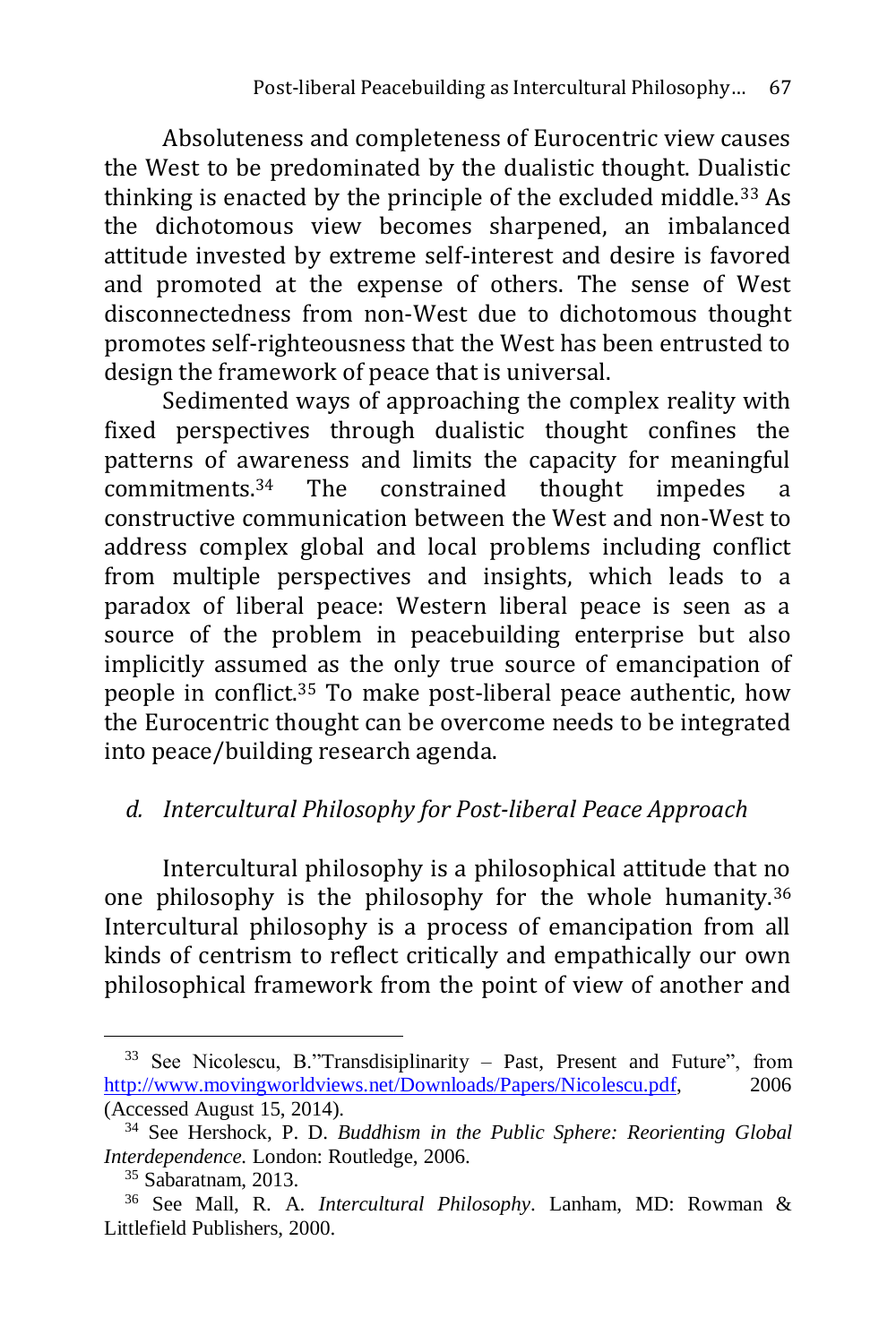vice versa.<sup>37</sup> By criticizing that any attempt to understand and enact culture as closed system is philosophically and methodologically untenable and unsound, intercultural philosophy seeks to overcome the asymmetry between the West and non-West in order to build and consolidate conditions for a common global discourse and dialogue of humanity beyond the narrow limits of the East-West dichotomy.<sup>38</sup>

Intercultural philosophy aims to sharpen insight into the epistemological, methodological, ethical and cultural modesty of our own approach to enhance better understanding and communication among multiple cultures and philosophies.<sup>39</sup> And dualistic "either-or" logic or the principle of contradiction is not well suited to promote intercultural philosophy as approach to address asymmetric relations between the West and non-West and build a dialogical relation. Post-liberal peace based on intercultural philosophy needs to practice non-dualistic thinking and knowing as its foundation.

With non-dualistic thinking, we understand the interdependent nature of different conceptual or linguistic thoughts that present distinct views of out reality. While the principle of excluded middle fixates differences, non-dualistic thought approaches them as relational and contingent phenomena,<sup>40</sup> whereby opposing views are not understood as fixed part of opposites but as inter-relational constructs. This does not mean the denial of differences. It means to transform the way we see differences and oppositions beyond the excluded middle ground.

To practice non-dualistic thought is to realize the interminable conflict in conceptual frame of reference claiming its universal status and acknowledge that a harmony of oppositions and contradiction is the foundation for the harmony of the world. The practice of non-dualistic thinking does not

 $37$  Ibid.

<sup>38</sup> Ibid.

 $39$  Ibid.

<sup>40</sup> See Hershock, P. D. *Valuing Diversity: Buddhist Reflection on Realizing a More Equitable Global Future.* Albany, NY: State University of New York Press, 2012.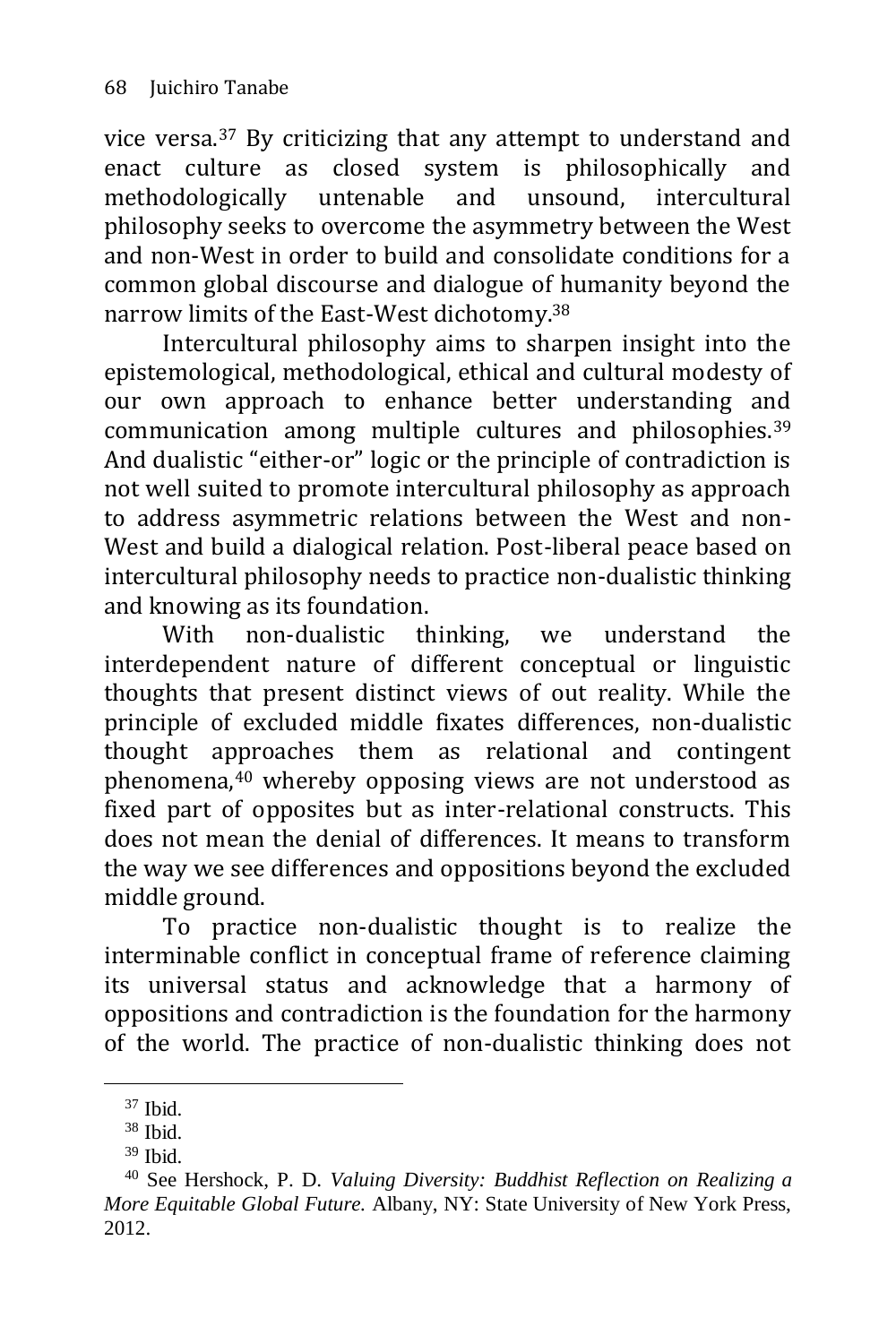mean the rejection of the principle of the excluded middle. What needs to be recognized is that dualistic "either-or" thinking, though important in some circumstances, is only one mode of human thinking and post-liberal peace/building based on intercultural philosophy requires non-dualistic thinking in order to overcome Eurocentrism and create a dialogical and transformative relationship between the West and non-West.

What peace/building as intercultural philosophy implies for post-liberal peace/building is that every tradition or cultural or religious wisdom is equally entitled to introduce ideas, concepts and theories to contribute to expanding the purview of the understanding of global issues.<sup>41</sup> It also implies to examine what non-West can learn from the Western liberal peace and what the Western liberal peace can learn from non-Western cultures, religions and philosophies to broaden its view of peace and transform itself to engage peacebuilding enterprise. And as an exemplar, a critical appraisal of liberal peace from a Buddhist perspective will be made and a holistic peace thesis that interconnects Buddhist peace thesis and the spirits of liberal peace that are reformulated in Buddhist peace context will be proposed.

## **2. Buddhist Critical Appraisal of Liberal Peace**

## *a. Buddhist Inner Peace*

## *Introduction to Buddhism: Human Mind on Focus*

Liberal peace tends to focus on socio-political and economic structure in promoting peace. The main theme of Buddhism is human internal dynamics in causing human suffering including conflict or violence and liberation from the suffering, which involves the achievement of inner peace.

The Buddhist focus on human mind is stated in the Dhamapada42: "All experience is preceded by mind, led by mind,

<sup>41</sup> Schepen and Graness, 2019.

<sup>42</sup> Dhamapada is a collection of sayings of the Buddha.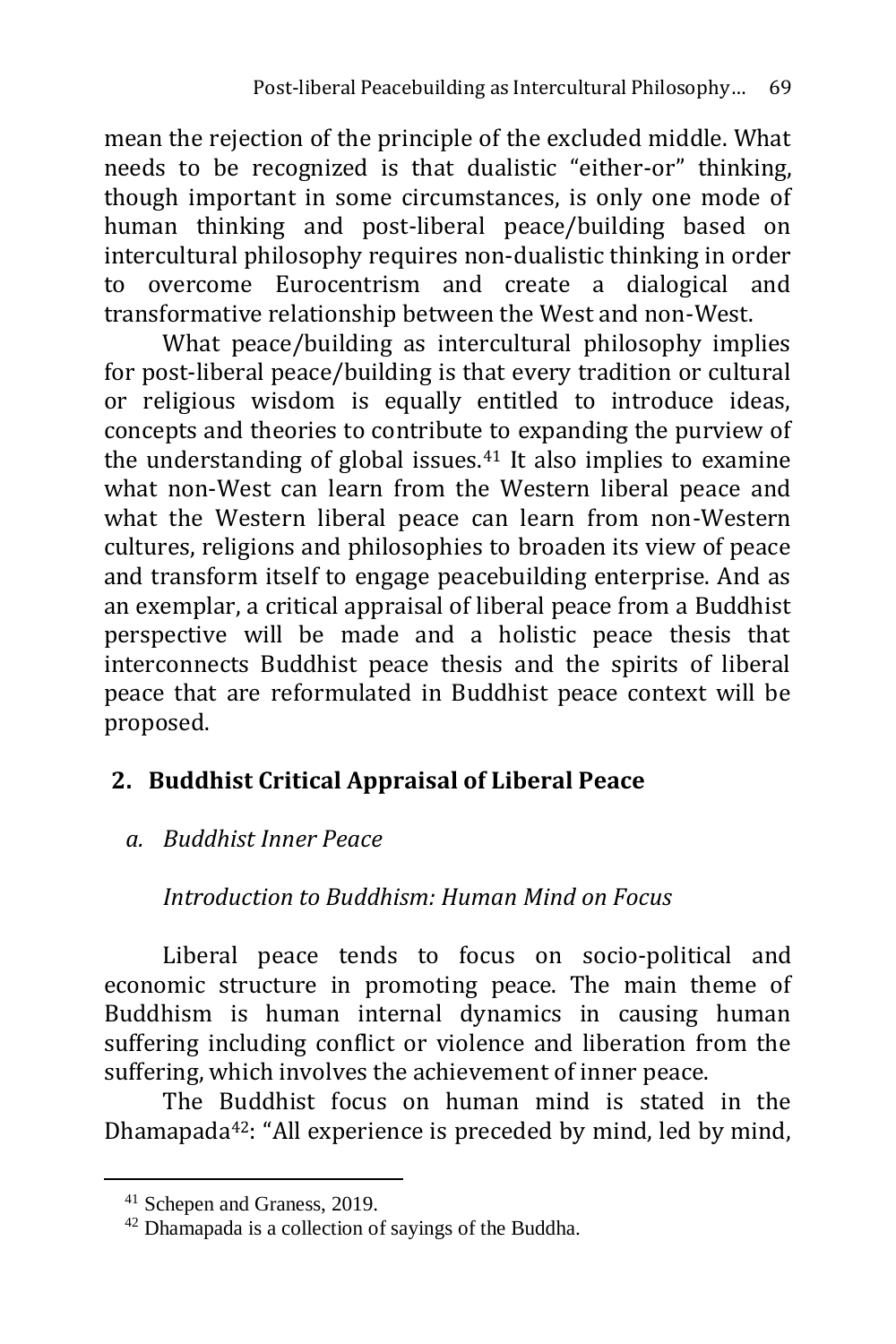made by mind."<sup>43</sup> Further, the Surangama Sutra<sup>44</sup> states, "The Tathagata has always said that all phenomena are manifestations of mind and that all causes and effects including (all things from) the world to its dust, take shape because of the mind."<sup>45</sup> These statements do not deny the existence of objects. Rather, the qualities and attributes of things and objects are dependent upon and made up of mind.<sup>46</sup>

As the condition of our mind shapes the state of our reality, the root cause of problems facing us is to be attributed to our minds as stated in the Dhamapada: "Speak or act with a corrupted mind, and suffering follows as the wagon wheel follows the hoof of the ox."<sup>47</sup> However, when we overcome the cause of suffering in our mind, we can achieve inner serenity and well-being: "Speak or act with a peaceful mind, and happiness follows like a never-departing shadow."<sup>48</sup> It is crucial to Buddhism to make a critical analysis of the nature of our mind or the principles of epistemic function to delve into internal dynamics of suffering. Buddhist philosophy is a critical study of the structure of human thinking process: knowing, first of all, reality as a human-thought construct, critically examining how thought construction turns into the root cause of suffering and contemplating and enacting the way to resolve it constitute the core of Buddhist philosophy.<sup>49</sup> How our way of understanding

<sup>43</sup> See Fronsdal, G. *The Dhammapada: A New Translation of the Buddhist Classic with Annotations*. Boston: Shambala, 2005.

<sup>44</sup> Surangama Sutra is a sutra in Mahayana Buddhism. Especially it has been influential in Chinese Chan Buddhist school.

<sup>45</sup> See Luk, C. *The Surangama Sutra.* New Delhi: Munshiram Manoharlal, 2001.

<sup>46</sup> See Lai, W. "The Meaning of "Mind-Only" (Wei-Hsin): An Analysis of a Sinitic Mahayana Phenomenon" in *Philosophy East and West*, vol. 27 no. 1, 1977, pp. 65-83.

<sup>47</sup> Fronsdal, 2005.

 $48$  Ibid.

<sup>49</sup> See Matsuo, H. *The Logic of Unity: The Discovery of Zero and Emptiness in Prajnaparamita Thought.* (Translated by Inada Kenneth). Tokyo: Hokuju Shuppan, 1981.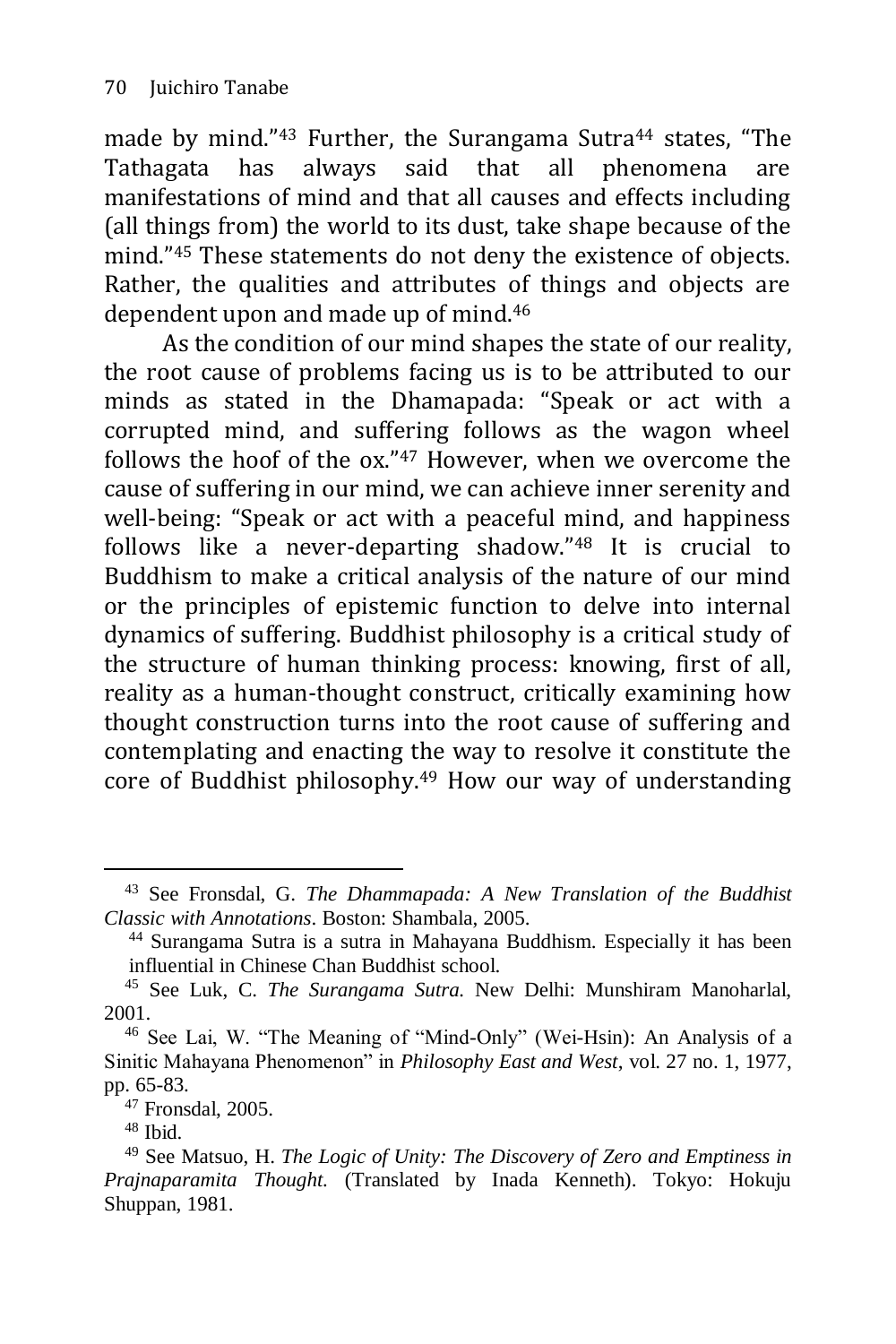the world influences dynamics of conflict and peace is the main focus of Buddhist philosophy.

### *Buddhist View of Conflict Dynamics*

The analysis of Buddhist internal or epistemological dynamics of conflict and peace does not aim to downplay sociopolitical and economic structural dimensions of conflict and peace. However, exclusive analysis of external conditions or causes blocks us from deepening the understanding of our problems. Analysis of epistemological aspect of conflict dynamics and internal dimension of peace allows us to broaden our understanding of peace and conflict.

Though conflict involves variety of causes and factors, one of them is to believe and enact certain value, worldview or perspective as universal and complete. From time immemorial, human beings have developed conceptual thought or linguistic knowledge to make sense of the world and to communicate with fellow human beings.<sup>50</sup> We inhabit socially constructed and historically evolved life-worlds forming cultural patterns identities, beliefs, values and norms—as scaffolding for meaningful experience.<sup>51</sup> We build and accept certain frame of reference—pattern of worldviews, cultural values, political orientations and ideologies, religious doctrines, moral-ethical norms and paradigms in intellectual enterprise—to construct reality to lead a meaningful life.<sup>52</sup>

However, the fundamental problem with building frame of reference is our propensity to privileging ours as absolute or universal, reifying our understanding of reality and objectifying the other. When we build thought and claim universality and completeness for the perspective created, it causes us to be dogmatic and exclusive of other views or thoughts. Once frame

<sup>50</sup> See Ichimura, S. "Contemporary Significance of Chinese Buddhist Philosophy" in *Journal of Chinese Philosophy*, vol. 24, 1997, pp. 75-106.

<sup>&</sup>lt;sup>51</sup> See Reysen, S. and Iva K-M. "Intentional Worlds and Global Citizenship" in *Journal of Global Citizenship and Equity Education*, vol. 3 no. 1, 2013, pp. 34-52.

<sup>52</sup> See Mezirow, J. "Transformative Learning as Discourse" in *Journal of Transformative Education*, vol. 1 no. 1, 2003, pp. 58-63.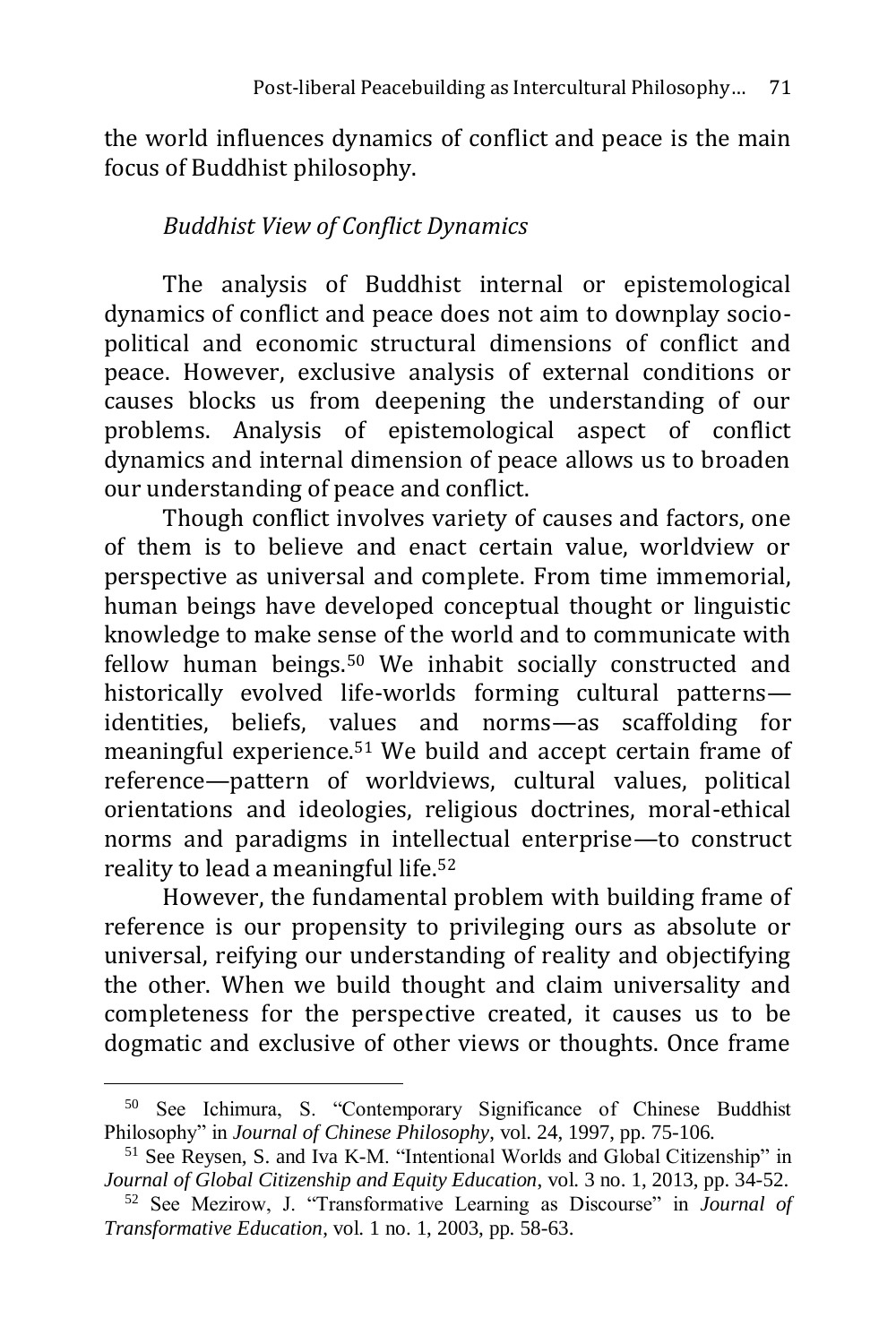-

of reference socially conditioning us is seen as complete, we are prone to feel threat, anger, or hatred to others with distinct frames of reference, which provides us with self-serving justification for discrimination and impedes constructive communication with those having different views and perspectives.

### *Buddhist Inner Peace*

As the belief in absolute status of frame of reference constitutes the conflict or violence, it is critical to control our internal dynamics and address extreme attachment to a particular frame of reference.

The first component of inner peace is reflective awareness. It is to examine our pattern of thought, values and logics shaping our experience.<sup>53</sup> With reflective awareness, we can recognize that our thinking and knowing are contextually constructed and consequently contingent. Practicing the awareness empowers us to realize that alternative ways of thinking are available and to appreciate others' views to jointly construct more inclusive ones. We can be capable of simultaneously holding multiple perspectives and patterns of thought that depend on an awareness that embraces all perspectives without adhering to a position in any form as complete to approach the reality.54The practice of reflective awareness transforms existing worldview as it allows the revision of our model of the world.<sup>55</sup> By accommodating reflective awareness in our intellectual and practical aspect of peace, we can transcend the attachment to

<sup>53</sup> See Park, J. Y. *Buddhism and Postmodernity: Zen, Huayan, and the Possibility of Buddhist Postmodern Ethics.* Plymouth, United Kingdom: Lexington Books, 2008.

<sup>54</sup> See Hart, T., Peter L. N., and Kaisa P. "Introduction," in *Transpersonal Knowing: Exploring the Horizon of Consciousness*, Hart, T., Peter, L. N., and Kaisa, P. (eds), 2000, pp. 1-9, Albany, New York: State University of New York Press.

<sup>55</sup> See Schlitz, M. M., Cassandra, V., and Elizabeth, M. "Worldview Transformation and the Development of Social Consciousness" in *Journal of Consciousness Studies*, vol. 17, 2010, pp. 18-36.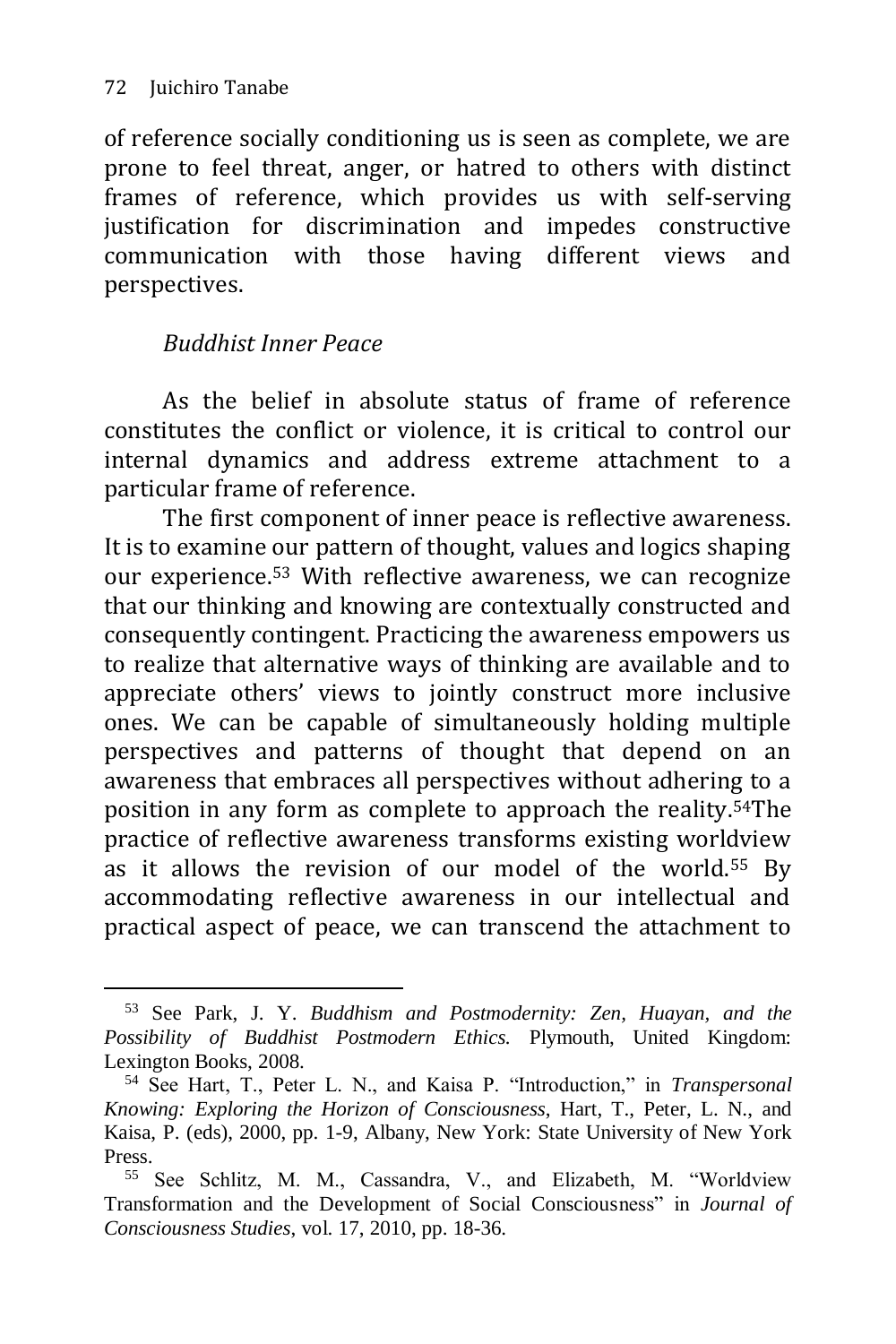any form of particular belief system and approach phenomenal world from multiple angles.

The second component is compassion. It is an acknowledgement of shared humanity and the commonalities in both suffering and aspiration among those having different identities.<sup>56</sup> It is to feel others' pain, sorrow, despair or suffering as our own as well as to have clear awareness of interdependent origination of phenomenon of any kind.<sup>57</sup> Compassionate mind inspires the development of a quality of loving kindness, a universal and unselfish love that extends to ourselves, to friends and family, and ultimately to all people.<sup>58</sup> Compassion is also to practice unity worldview. It is the awareness of the oneness of humanity.<sup>59</sup> It is the recognition that our well-being and others' are interpenetrating. It means that our peace cannot be achieved unless we consider and act to promote others'. It is overcome self-centered and divisive in-group and out-group process to consciousness of fundamental interconnected relationship.

Knowing fundamental interconnected nature of any form of human relationship does not ignore individuality of each person. It is a qualitative transformation of viewing the nature of identity. Instead of seeing our identity as independent and fixed entity with firm boundary, it is to understand it as the interconnected web of life with no fixed nature. Realizing identity as an open and dynamic living system within a larger interdependent and interconnected system inspires us to see that we cannot discriminate ourselves from the inter-relational web of life without damaging both others and ourselves.<sup>60</sup> With the recognition of interconnected human relation, we can act to

<sup>56</sup> See Pruitt, I. T., and McCollum, E. E. "Voices of Experienced Meditators: The Impact of Meditation Practice on Intimate Relationships" in *Contemporary Family Therapy,* vol. 32, 2010, pp. 135-154.

<sup>57</sup> See Hoyt, M. "Engaging Bodhisattva Compassion in Pedagogical Aporias" in *Paideusis*, vol. 21 no. 2, 2014, pp. 24-31.

<sup>58</sup> Pruitt and McCollum, 2010.

<sup>59</sup> See Danesh, H. B. "Towards an Integrative Theory of Peace Education" in *Journal of Peace Education*, vol. 3 no. 1, 2006, pp. 55-78.

<sup>60</sup> See Loy, D. "Indra's Postmodern Net" in *Philosophy East and West*, vol. 43 no. 3, 1993, pp. 481-510.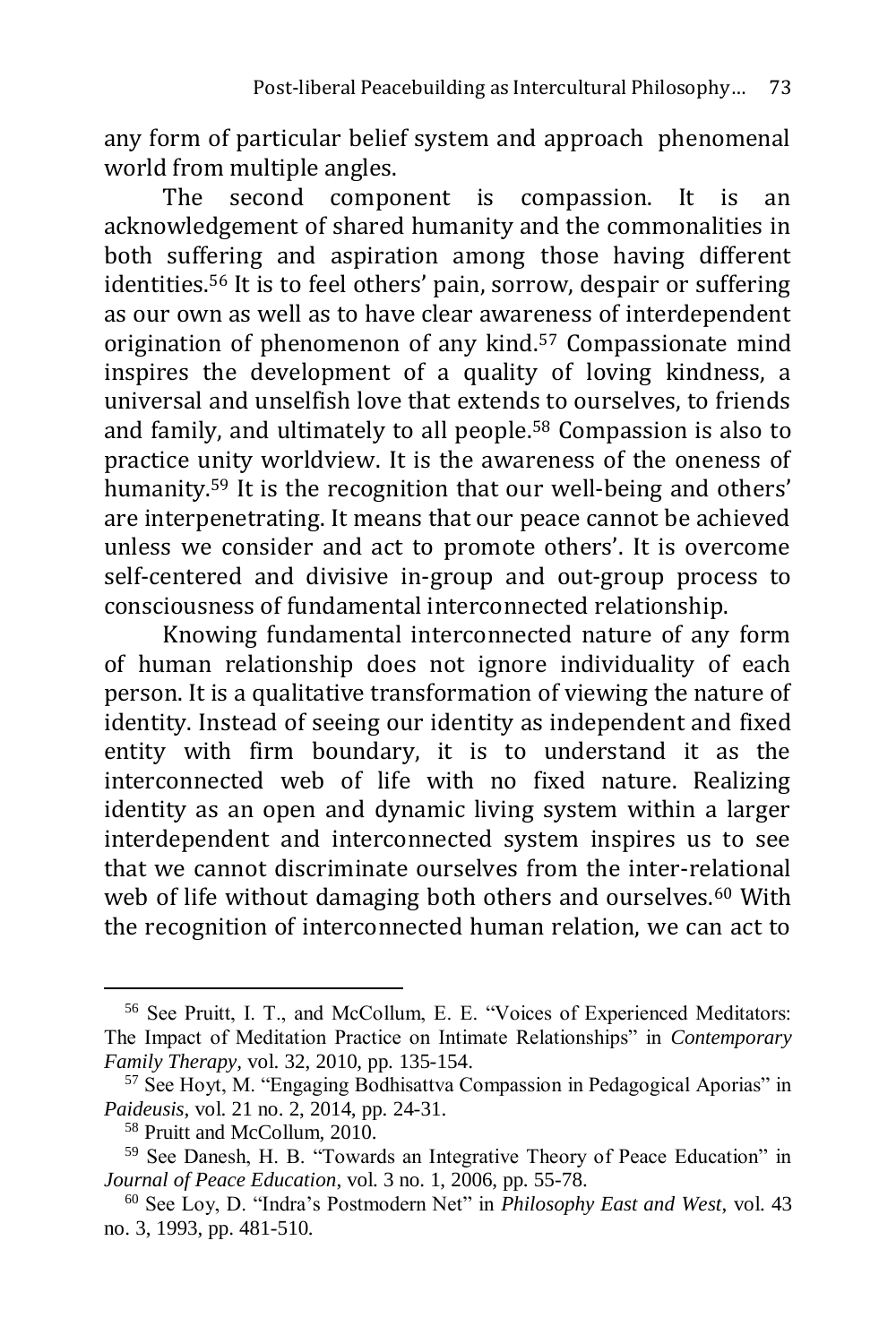promote basic needs beyond group boundaries and enhance justice for all.<sup>61</sup>

Buddhist inner peace is to hone multiple functions of mind with a holistic view of reality. On this view, conflict resolution and achieving sustainable peace requires us to practice selfcritique and transformation to understand conflict of any kind and peace as an interdependent and interpenetrating phenomenon.

## *b. Buddhist Critique of Liberal Peace Elements*

As presented, the main feature of Buddhist peace is to empower human beings to practice multiple functions of mind to enact self-transformation and active and creative coconstruction of new values and goals with others having different or opposing views. Increase of individuals capable of exercising multiple ways of thinking and compassionate mind would lead to filling the society with critical citizens who can contribute to creating change in necessity.

However, presenting Buddhist inner peace is not to claim the superiority of Buddhist peace model to liberal peace. Rather, to embody post-liberal peace as intercultural philosophy dialogue, the following part will make a critical appraisal of liberal peace. Especially, three core components of liberal peace – human rights, democracy and market-oriented economy – will be on focus. By delving into how they can be understood and reformulated from a Buddhist peace perspective, a holistic peace thesis based upon the ethos of liberal peace and internal peace will be constructed.

## *Buddhism and Human Rights*

Inherent human equality and dignity form the core of human rights.<sup>62</sup> Enhancing human rights means to consolidate

<sup>61</sup> Daneth, 2006.

<sup>62</sup> See Donnelly, J. *Universal Human Rights in Theory and Practice*. Ithaca, NY: Cornell University Press, 2013.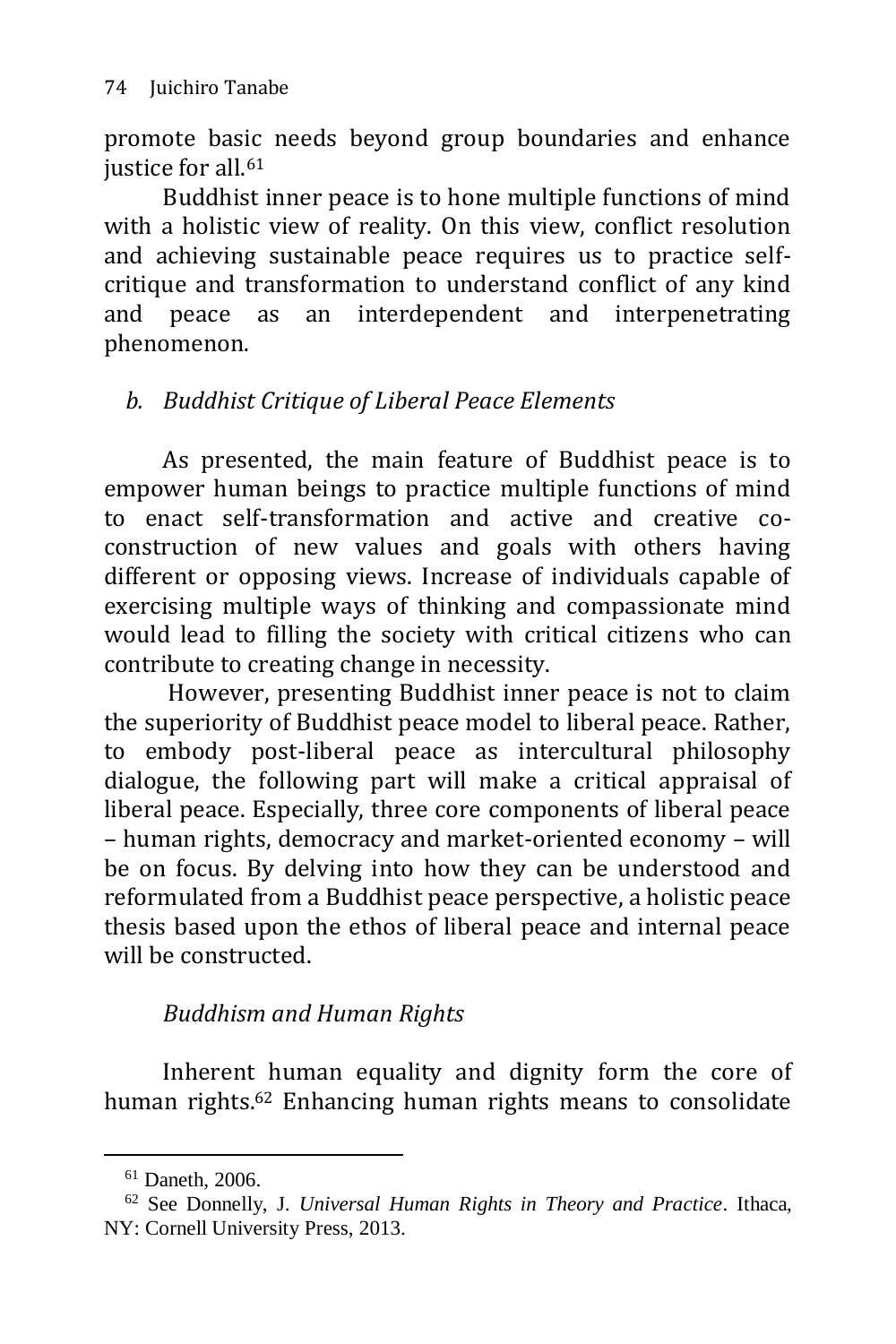the human dignity and value that inhere in all human beings, which is essential to build favorable environment for human development.<sup>63</sup>

Buddhist teachings do not mention ideas of human rights in contemporary terms directly. However, Buddhist teachings imply the compatibility with modern human rights. One of them is the Buddha-nature. The doctrine preaches that all people beyond social categories has the Buddhahood, that is, the potential to realize what the Buddha was awakened to be emancipated from suffering and disseminate the wisdom and compassion to humanity. $64$  As widely acknowledged, the historical Buddha critiqued the social discrimination and caste system of his age,  $65$  which is posited in Suttanipata $66$ : "People are not born base. Nor are they born Brahmins. By their actions they become base, and by their actions they become Brahmins." On the doctrine, all human beings possess potential for selfrealization even though the way for self-actualization is will not necessarily be identical.<sup>67</sup> That all human beings possess Buddha-nature is to be understood as the ethical foundation for Buddhist support for human rights.

Compatibility and complementarity between human rights and inner peace can be also argued in practical terms. As discussed, the main feature of inner peace is to hone multiple aspects of human mind and a holistic understanding of reality. It refers to physiological, psychological, intellectual and spiritual development. However, internal enrichment needs a proper social environment. According to Keown, human rights can be categorized mainly into five areas to secure wide range of rights and freedoms: rights of the person (life, liberty, and freedom of

<sup>63</sup> See Tanabe, J. "Buddhism and post-liberal peacebuilding: building a holistic peace model by interconnecting liberal peace and Buddhist peace" in *Eubios Journal of Asian and International Bioethics,* vol. 29 no. 2, 2019, pp. 46-53.

 $64$  Ibid.

<sup>65</sup> See Shiotsu, T. "Mahayana Buddhism and Human Rights: Focusing on Methods for Interpretation" in *Journal of Oriental Studies*, vol. 11, 2001, pp. 141- 155.

<sup>66</sup> Suttanipata is a Buddhist scripture, the fifth book of the Khuddaka Nikaya of the Pali Canon of Theravada Buddhism.

<sup>67</sup> Shiotsu, 2001.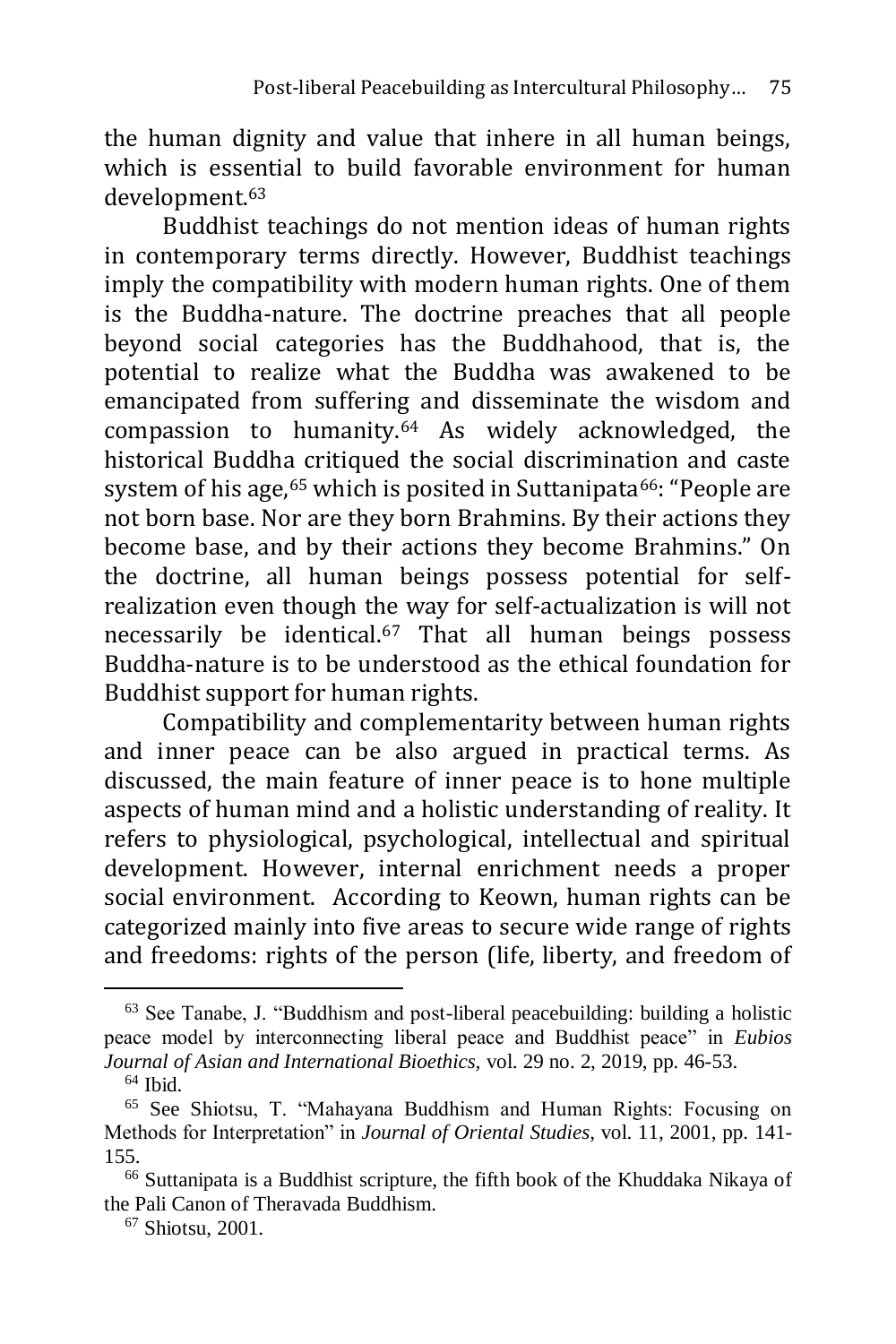religion); rights before the law (equality before the law); political rights (freedom of assembly and the right to vote); economic and social rights (social security and employment rights); and the community and groups rights (protection against genocide and discrimination and violence of any form).<sup>68</sup> Persistence of socio-political and economic injustice, repression, and discrimination give rise to negative states of mind and human rights become critical to dispel those negative defilement as a step toward internally enriched human beings.<sup>69</sup>

To strengthen human rights principles can consolidate social environment wherein human beings sharpen the capabilities to exercise multiple ways of thinking and compassion promote unity in diversity. Under the favorable social conditions in which citizens enjoy basic human rights, they can be empowered to become critical and transformative agents who extend human rights more widely not only for themselves but for other as well in order to achieve interconnected and interdependent human relationship. The attribution of human rights in various fields is an expression of a deep human ability to recognize the other as like ourselves, to experience empathy for the others' needs and sufferings and to feel joy in helping others achieve others' human capacities and well-being.<sup>70</sup> .

## *Buddhism and Democracy*

The principles of democracy are the dignity and liberty of the citizens, the equality before the law, and pluralism, $71$  which is acknowledged by Buddhism. For the Buddha, Buddhist community accommodated all people beyond different statuses,

<sup>-</sup><sup>68</sup> See Keown, D. (2018) "Human Rights" in *The Oxford Handbook of Buddhist Ethics*, Cozort, D. and Shields, J. (eds), 2018, pp. 1-35, Oxford: Oxford University Press.

 $69$  Ibid.

<sup>70</sup> Ibid.

<sup>71</sup> See Crick, B. *Democracy: A Very Short Introduction*. Oxford: Oxford University Press, 2002.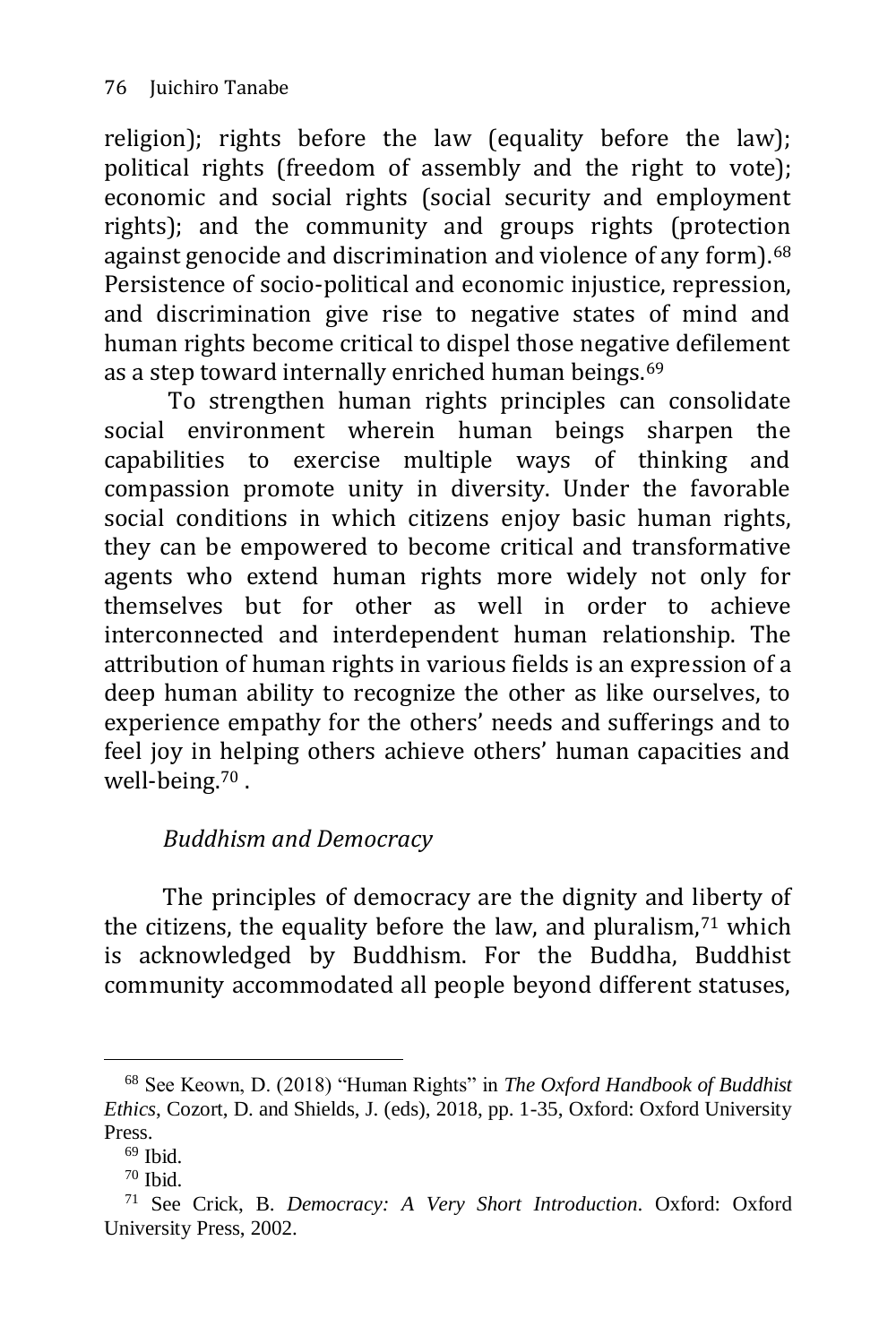classes, ethnic backgrounds and gender.<sup>72</sup> The Buddhist teaching of dependent origination or interdependent nature of any form of human relationship undergirds the horizontal relationships between people with different social and cultural identities.

However, though it recognizes democracy's role for sustainable peace, Buddhism criticizes liberal democracy. The critique does not present the Buddhist categorical denial of liberal democracy itself. Rather, achievements made by liberal democracy need to be appreciated. The rise of liberal democracy in Western world realized the liberation of human beings from external or heteronomous constraints and made the flourishing of individual freedom, liberty and selfhood.<sup>73</sup> What Buddhism critiques is liberal democracy's tendency to emphasize competitive elections and majoritarianism. Pertinent to this is the assumption that individuals are mostly motivated by selfinterest. Liberal democracy's degeneration into atomist individualism and self-centeredness is a prominent concern.<sup>74</sup> Despite its contribution to the development of individual freedom and liberty, liberal democracy has created the problem of excessive egocentrism, that is, the predominance of selfenclosure of individuals that shut out civic interaction and interdependence for promoting common good.<sup>75</sup>

Though voting, majoritarianism and seeking or maximizing self-interest are important to democracy, democracy cannot be identified with them. It entails multi-faceted aspects including not only respect for voting and its results, the protection of liberty and freedom but also free discussion, and public reasoning.<sup>76</sup> Democracy is a relational practice and not a form of unilateral domination or control.<sup>77</sup> In democracy, individuals are

<sup>72</sup> Hershock, 2012.

<sup>73</sup> See Dallmayr, F. *Post-Liberalism: Recovering a Shared World*. Oxford: Oxford University Press, 2019.

<sup>74</sup> Ibid.

 $75$  Ibid.

<sup>76</sup> See Sen, A. "Democracy as a Universal Value" in *Journal of Democracy*, vol. 10 no. 3, 1999, pp. 3-17.

<sup>77</sup> See Dallmayr, F. *The Promise of Democracy*. Albany, NY: State University of New York Press, 2010.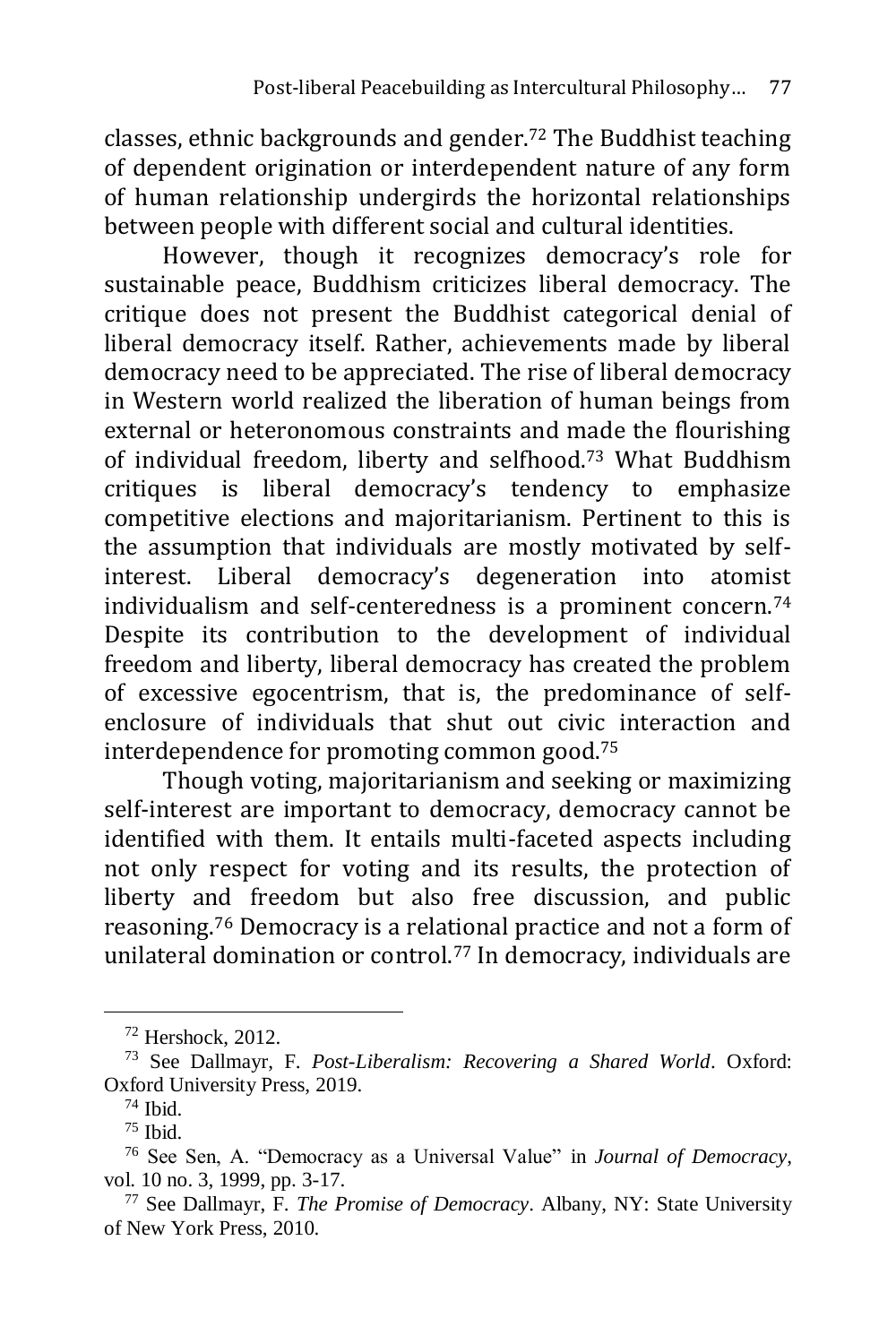gradually emancipated from the attachment to narrow and immediate self-interest in favor of an openness towards others.<sup>78</sup> Democracy must help individuals go beyond excessive individualism and self-centeredness and participate in relational dynamics wherein they extend equal respect and empathy to all other participants in their political, social, and cultural differences and co-construct common good.<sup>79</sup> And deliberative democracy comes to the fore.

Deliberative democracy began as a critique of liberal democracy for its emphasis on individual rights and competitive elections.<sup>80</sup> Deliberative democracy places public reasoning and other types of inter-human communication at the center.<sup>81</sup> Buddhism agrees with deliberative democracy as it consolidates dialogical interaction between those having different backgrounds and values as equal participants. Engagement in deliberative democracy requires citizens to construct dialogue that appeal to the common good instead of seeking predetermined personal preferences. It means to accept the change of our perspectives and add new aspects to our existing frames of reference and socio-political goals.

While acknowledging deliberative democracy as a promising model for democracy, what is missing or underdeveloped in Western deliberative democracy argument is the correlation between human internal enrichment and intersubjective deliberative process.<sup>82</sup> A Buddhist model of

 $78$  Ibid.

<sup>79</sup> Dallmayr, 2019.

<sup>80</sup> See Curato, N., Hammond, M., and Min, J. B. *Power in Deliberative Democracy*. London: Palgrave Macmillan, 2019.

 $81$  Ibid.

<sup>&</sup>lt;sup>82</sup> Hershock, 2012. It should be also mentioned that while Dallmayr, one of the leading proponents of dialogical democracy in the West, has elaborated the dynamics of dialogue between citizens with different or opposing perspectives and values in public spheres, he has never developed the analysis of how human internal aspects influence the dialogical dynamics in public intersubjective places. Despite his insightful analysis of dialogical intersubjective dynamics for positive transformation, how positively the practice of reflective awareness, compassionate mind-set and holistic view of reality or fundamental interdependent and interpenetrating relationship of conceptual thought or linguistic knowledge that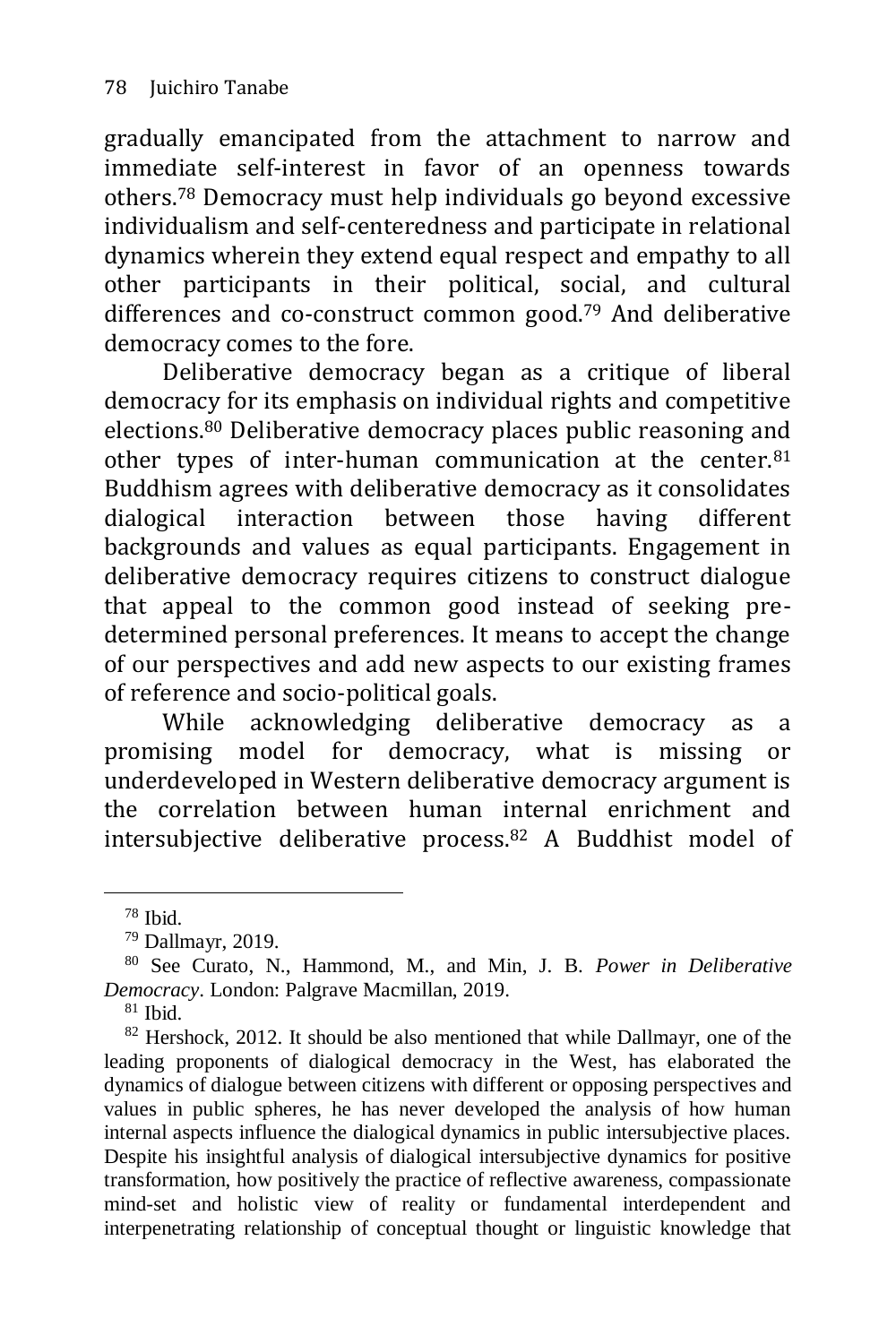empowered citizens able to practice multiple aspects of mind and appreciate complex view of social dynamics can assume a critical role in enhancing qualitatively deliberative democracy as creative dialogue revolving around diversity of values and virtue of transformation. Constructive and creative dialogue in public spaces demands citizens to transcend their confinement. In order to make public dialogue free and constructive, citizens need to go beyond the purview of any form of position as absolute or complete. Empowered citizens with reflective selfawareness, compassion and a holistic view of reality can play a critical and transformative role in dialogue by addressing the propensity to think and behave without critiquing the existing views and standpoints as given.

The capacity to enact critical and transformative action in democracy and sharpen constructive relational dynamics between people with different perspectives and views relies upon the cognitive, ethical and reflective capacities of citizens.<sup>83</sup> Internally empowered citizens with reflective and compassionate mind can perceive wider range of the dynamic inter-relationship of diversity of values and interests, recognize inherent dignity of all citizens and practice moral inclusion and more complex and dialectical forms of reasoning. Rather than

creates different or even opposing views of reality, which empowers us to realize the ultimate unreality to claim for the universality or completeness of any specific value or goal, can affect intersubjective dynamics has been left out. Phrased different, in Dallmayr's analysis of dialogical and transformative democracy, qualitative exploration of the potential of individual person has never been developed. It seems that despite the critique of rationalism by many postmodernists, post-structuralists, or social constructionists, the West has yet developed the potential and quality of human internal dimension in the similar way Buddhist philosophy has. However, the critique does not mean to denigrate his research on democracy and dialogue and Western approaches to deliberative democracy as a whole. Rather, as this paper repeatedly emphasizes, when the human internal enrichment and maturity of intersubjective dialogue in public spheres are achieved in an integrative manner, more sustainable and creative dialogical dynamics can be unfolded.

<sup>83</sup> See Reardon, B. A., and Dale T. S. "Reflective Pedagogy, Cosmopolitanism, and Critical Peace Education for Political Efficacy: A Discussion of Betty A. Reardon's Assessment of the Field" in *Journal of Peace Education and Social Justice*, vol. 5 no. 1, 2011, pp. 1-14.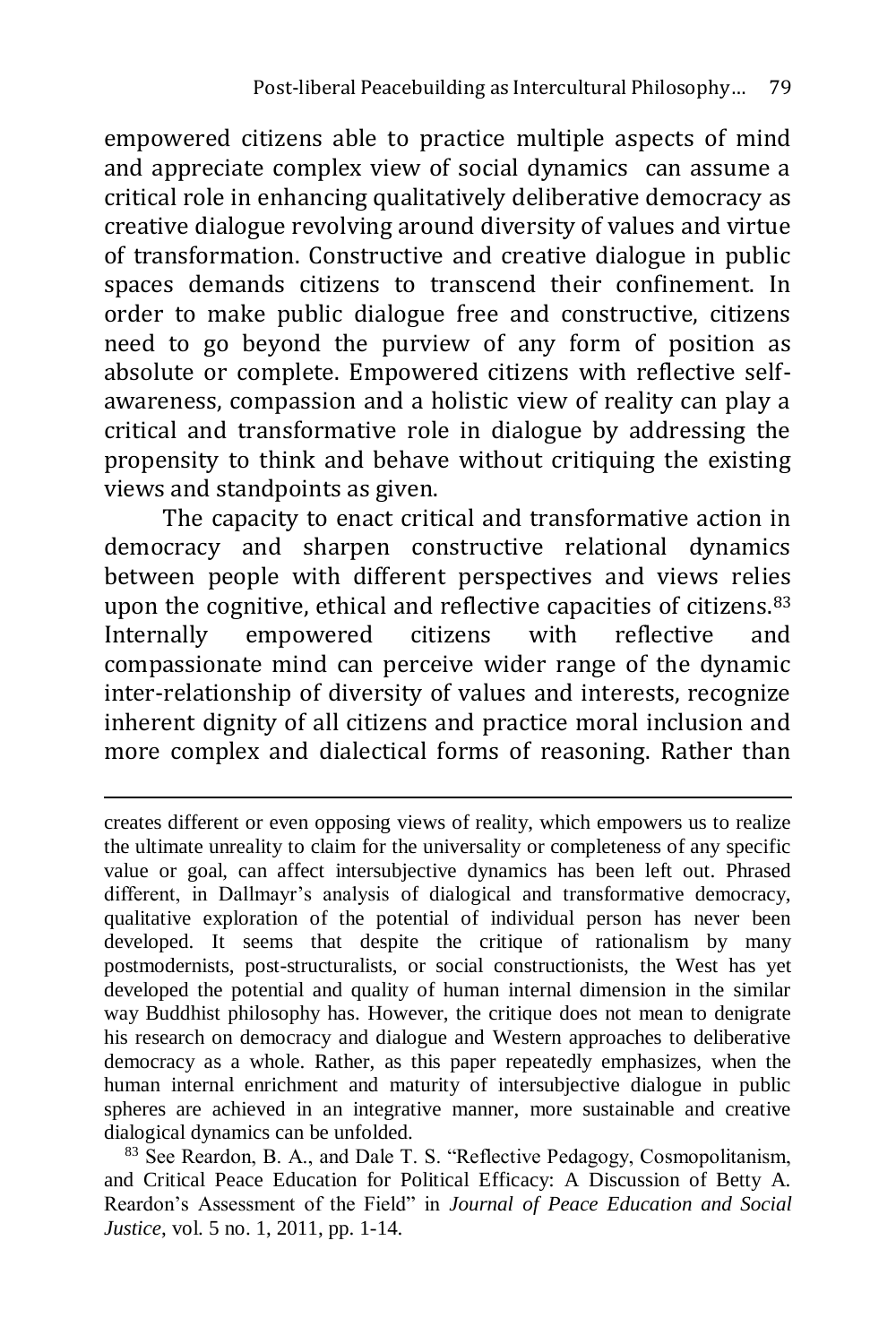suppressing differences or disagreements, internally empowered citizens with multiple functions of mind will be ready to respond to different situational dynamics positively and creatively, without referring to fixed views to enhance mutual appreciation of those distinct and even opposing standpoints and goals.<sup>84</sup>

What this part wants to illustrate is a complementary relation between Western deliberative democracy and a Buddhist model of internally empowered citizens. The key component for deliberative democracy is the public sphere. The public sphere in deliberative democracy is an empty space. Emptiness here does not mean a sheer vacuum or void.<sup>85</sup> Rather, it means a place for possibility or potentiality – an open-ended process to make room for a different or not-yet world without closure.<sup>86</sup> However, to participate in such uncertain, contingent and yet generative inter-subjective sphere necessitates the capacity and skills of citizens to accommodate and hold multiple discourses without attaching to any of them as absolute or complete. In a Buddhist view, such ability can be honed through the practice of reflective self-awareness and a holistic view or reality. The Buddhist model of internally empowered human beings can resonate with the maturity of inter-subjective public sphere. The ability to make full use of multiple internal functions – reflection, compassion, and multi-perspectival eyes – would strengthen dialogical and transformative democracy.

### *A Buddhist View of Market-Oriented Economy*

At first, it should be emphasized that Buddhism appreciates economic activity itself. Individuals need a proper economic circumstance for spiritual development.87Deprivation of economic opportunity to gratify basic needs will prevent any

<sup>84</sup> Herschock, 2012.

<sup>85</sup> Dallmayr, 2019.

 $86$  Ibid.

<sup>87</sup> See Mosler, C. "Can Buddhism Inform the Contemporary Western Liberal Debate on the Distribution of Wealth?" in *Journal of Buddhist Ethics*, vol. 18, 2011, pp. 322-355.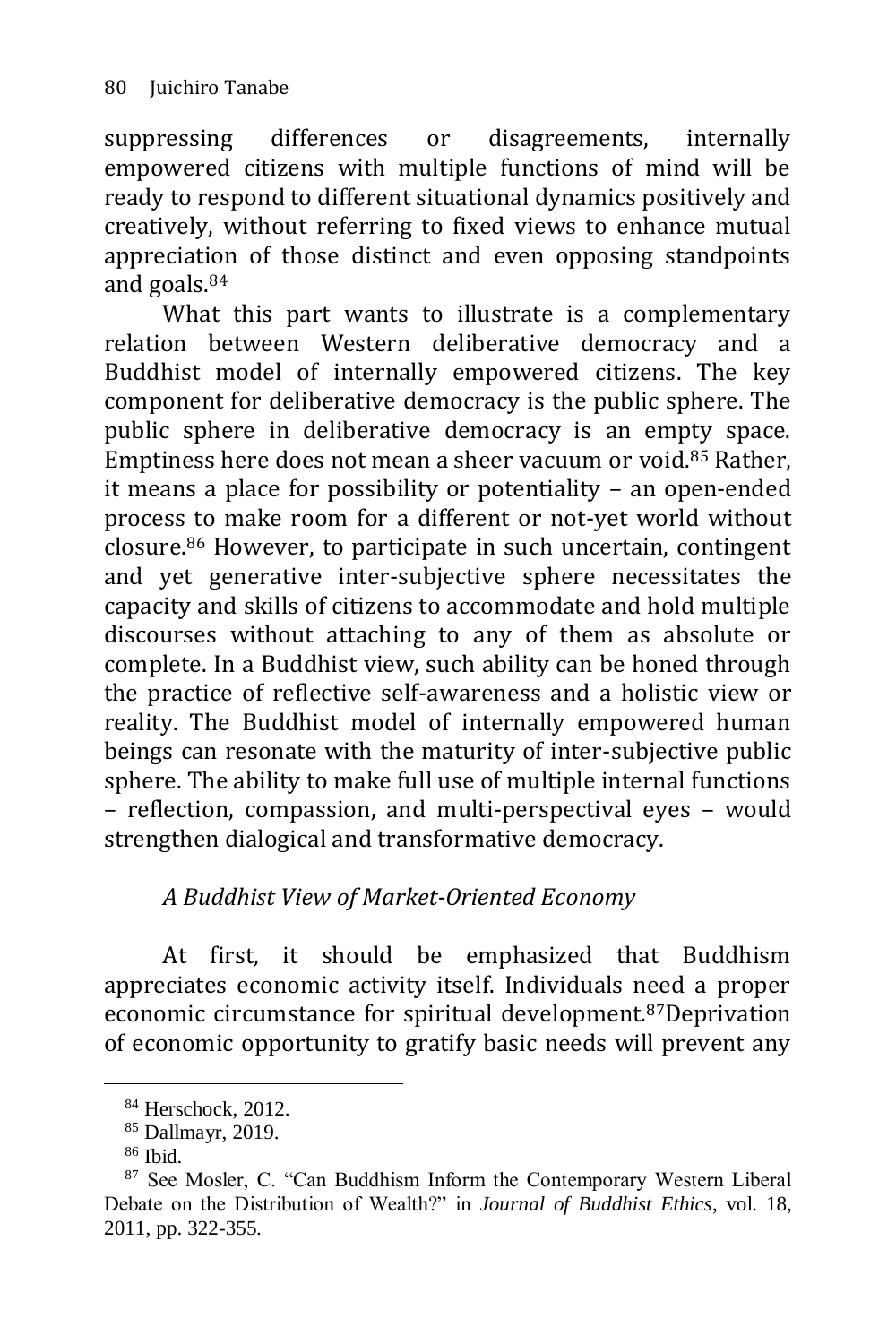individual from sustaining bodily function and enhancing psychological health and realizing intellectual and spiritual maturity.

However, Buddhism shows critical attitude towards market-oriented economy liberal peace tries to develop. Though market-oriented economy brings about profit and develop macro economy, it creates a multiplicity of interests of people and social competition and exacerbates the clash of distinct stakes among people, which tends to cause inequality and social injustice in many forms. In his spiritual journey, the Buddha critiqued and tried to transform the unjust social order and structure into the one founded upon compassion, equality and solidarity.<sup>88</sup> The Buddha did not object to economic activity as long as it does not cause human miseries and sufferings for the self and others. The purpose of Buddhist practice including economic one is to realize joy, harmony and equanimity not only for the self but for all people.<sup>89</sup> Economic system that downgrades peoples' dignity and deprives their equal opportunity for a holistic self-fulfillment cannot be recognized as authentic and legitimate.

In critiquing market-oriented economy advocated by liberal peace, it would be noteworthy to understand the differences of the view of human beings and the aims of economic activity between and the West and Buddhism. In principle, in the western discourse, human beings are assumed to be rational and self-interested beings or homo economicus who are prepared to act justly but who are also limited in their social and altruistic motivations.<sup>90</sup> Human beings are understood as atomistic individuals who are instrumental

<sup>88</sup> See Badge, U. "Essential elements of human rights in Buddhism" in *Journal of Law and Conflict Resolution*, vol. 6 no. 2, 2014, pp. 32-38.

<sup>89</sup> See Shi, J. "Buddhist Economics: A Cultural Alternative" in *The Kyoto Manifesto for Global Economics: The Platform of Community, Humanity, and Spirituality*, Yamashita, S., Yagi, T., & Hill, S. (eds), 2018, pp. 417-436, Switzerland: Springer.

<sup>&</sup>lt;sup>90</sup> Mosler, 2011.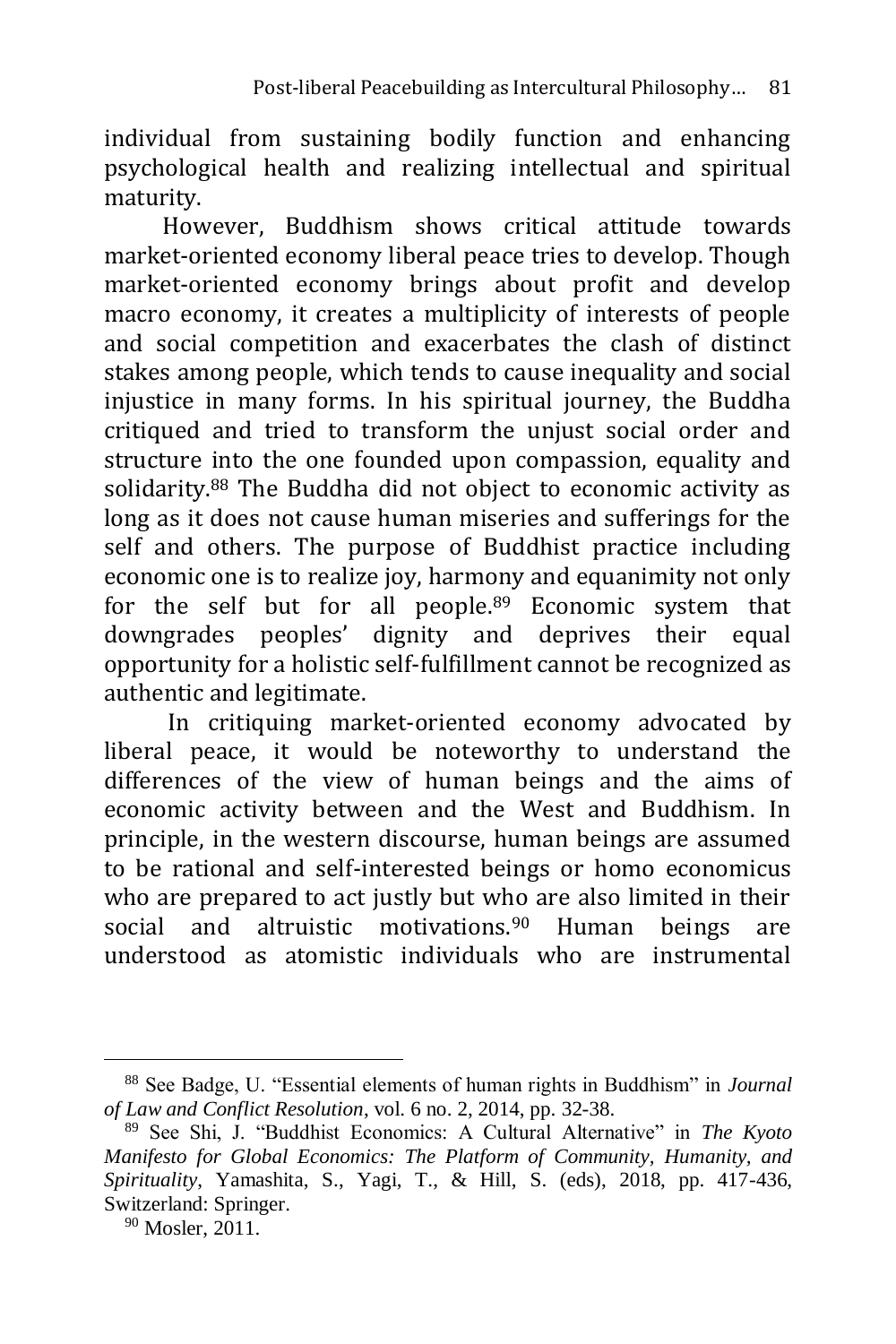rationality, calculate choices of comparable values or profits.<sup>91</sup> Human beings are believed to be motivated to achieve material well-being for their own sake by evaluating the benefits and costs of their prospective actions.<sup>92</sup> Though social justice and equality have been discussed in the West, mainstream economic discourse emphasizes self-regard as opposed to regard for others and places little value on relational virtues with others. Buddhism perceives human beings as potentially compassionate and empathetic individuals $93$  with an insight into reality including human relationship, that is, mutual interdependence and interpenetration to exercise restraint on excessive selfcentered view of profit and interest as it causes human suffering. And the aim of Buddhist economic activity is to facilitate the development of human potential and contribute to people's overall well-being – mental well-being and inner freedom as well as basic material security for all people.

Buddhism claims that we need to differentiate between needs and wants. While the former is essential to holistic human development, the latter leads to greed and lust, which causes violence and conflict. The provisioning of basic needs – food, shelter, clothing, and medicine – is essential for spiritual advancement.<sup>94</sup> However, excessive aspiration for redundant material profit, self-interest, or luxury would end up with vicious cycle of unending greed, lust and even hatred towards others. The true value of economy is determined by an individual behavior, which in turn is governed by the mind.<sup>95</sup> If we indulge ourselves in economic activity to satisfy material desires without considering their possible harmful effects, that will not contribute to our authentic well-being.<sup>96</sup> As long as we are

<sup>&</sup>lt;sup>91</sup> See Essen, J. "Sufficiency Economy and Santi Asoke: Buddhist Economic Ethics for a Just and Sustainable World" in *Journal of Buddhist Ethics*, vol. 17, 2010, pp. 70-99.

<sup>&</sup>lt;sup>92</sup> See Tomer, J. F. "Why Buddhist economics is needed: Overcoming large scale biophysical and socio-economic dysfunctions" in *Real-World Economics Review*, no. 82, 2017, pp. 143-158.

<sup>&</sup>lt;sup>93</sup> Essen, 2010.

<sup>94</sup> Ibid.

<sup>95</sup> Shi, 2018.

<sup>96</sup> Tomer, 2017.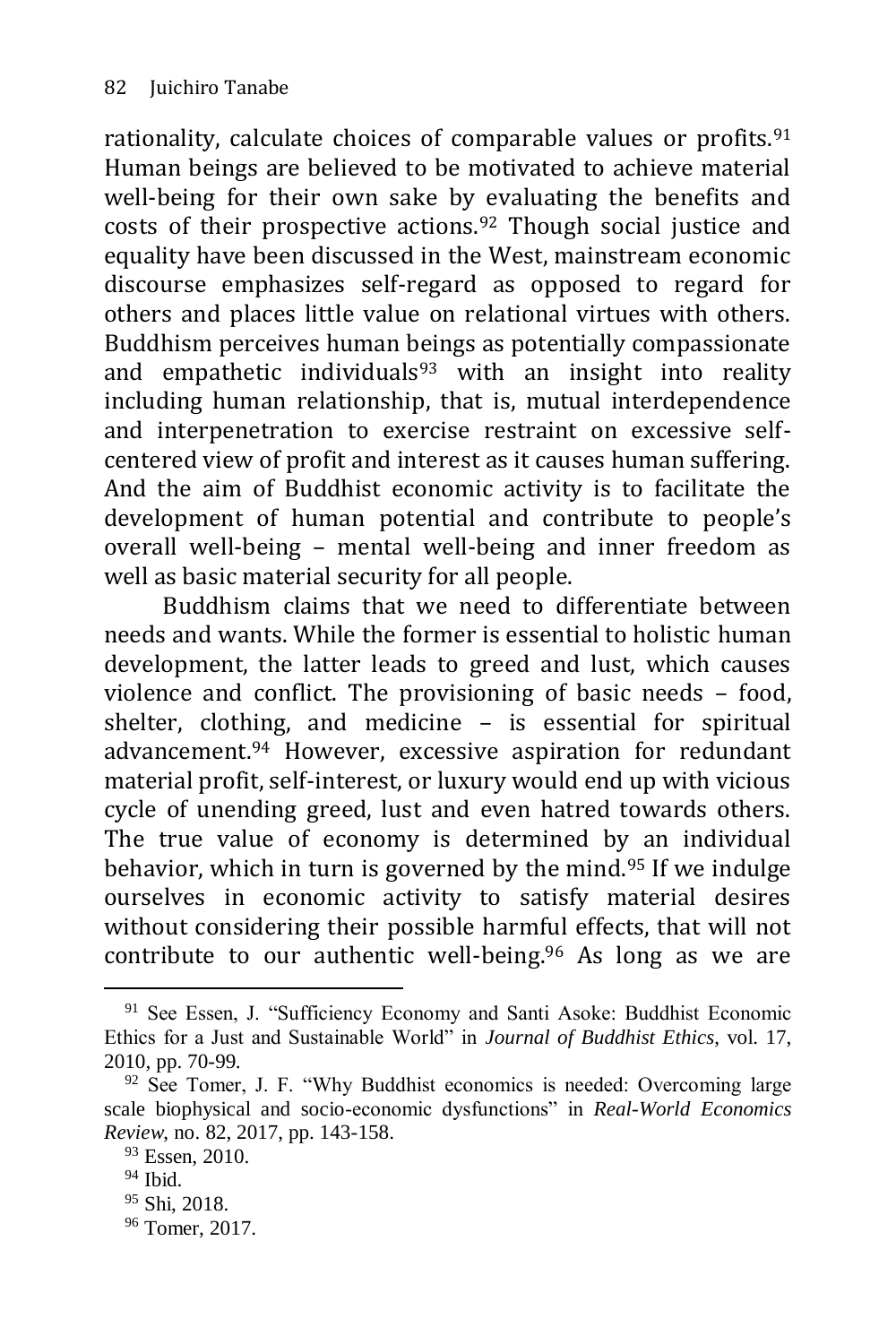controlled by cravings, greed and attachment to material gains, that will create negative consequences for us and the whole society.<sup>97</sup> By orienting economy to the well-being of whole society and each citizen's intellectual and spiritual growth based on the exercise of self-restraint, compassionate mind, we could avoid overconsumption and unending desires to maximize material satisfaction.

Buddhism suggests sense of sufficiency in engaging in economic activity. The question of what is sufficient – not only to meet basic needs but to achieve holistic well-being – needs to be continually re-evaluated by each individual with distinct backgrounds and at different levels of philosophical and spiritual maturity.<sup>98</sup> However, it would be worthwhile to mention the UNDP Thailand Human Development Report 2007. Titled *Sufficiency Economy and Human Development*, the report presented the need to practice the Buddhist thoughts in economic activity. The main points are: moderation – signifying not too much and not too little or frugality; reasonableness – analyzing reasons and potential actions and grasping the immediate and distant consequences of those actions; selfimmunity – self-discipline or the ability to withstand externa shocks and cope with uncontrollable events; and integrity – virtuous or ethical behavior including honesty, diligence and non-exploitation.<sup>99</sup> The report emphasizes mental development as a critical component of sustainable economy.<sup>100</sup> If each individual engages economic activity based on the doctrine interdependence and interpenetration of all living beings, the consciousness of the danger and harms of seeking material gains at the expense of others and the recognition of a holistic human

<sup>97</sup> See Konecki, K. T. "Contemplation For Economists: Towards A Social Economy Based On Empathy and Compassion" in *Economics and Sociology*, vol. 10 no. 3, 2017, pp. 11-24.

<sup>98</sup> Essen, 2010.

<sup>99</sup> For more details, see United Nations Development Programme (UNDP) *Thailand Human Development Report 2007: Sufficiency Economy and Human Development*. Bangkok.

At: [HDR-C EN \(undp.org\)](http://hdr.undp.org/sites/default/files/thailand_2007_en.pdf)

<sup>100</sup> Essen, 2010.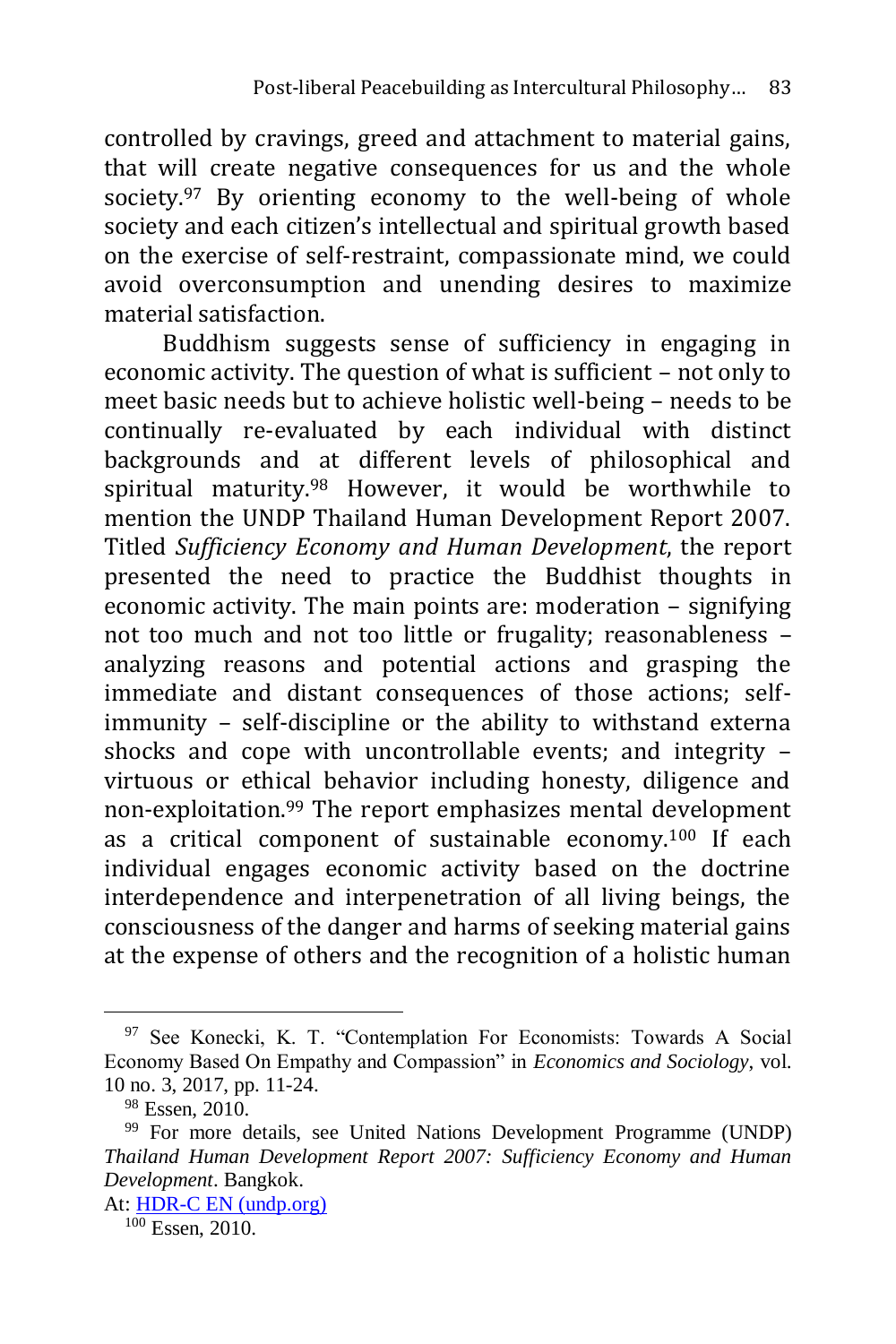development in physiological, mental, intellectual and spiritual terms as the true objective of economy, that will reverberate positively throughout our social spheres and global arenas.

### *Holistic Peace Model based on Critical Appraisal of the Spirits of Liberal Peace*

As argued, while liberal peace focuses on socio-political and economic aspects of peace, Buddhism emphasizes human internal dynamics. In Buddhist view, socio-political and economic structures and systems are made up of human minds and their internal empowerment will bring about structural and system transformation in a positive direction. However, critical appraisal of liberal peace has revealed a complementary relationship between them and builds a holistic peace model that integrates socio-political and economic and human internal dimensions of peace.

As the Figure 1 below illustrates, four elements constitute holistic peace model. The first element is human rights underpinned by the doctrine of Buddha-nature. As discussed, the fundamental human dignity, freedom and equality – the foundations of contemporary human rights – are undergirded by the doctrine. Besides, socio-political and economic human rights are also critical for Buddhists to develop and practice inner peace. The second element is deliberative democracy supported by internally empowered citizens who perform multiple functions of mind. Deliberative democracy is an intersubjective phenomenon in which people having different or opposing views and interests engage dialogue to co-create common good and new goals they can share. As argued, in deliberative democracy, the public sphere needs to be enacted as creative and transformative process in which something new is produced from among multiple discourses. And internally empowered citizens can become a foundation for such generative and dynamic public sphere.

The third element is economic activity founded upon sufficiency. As explained, though material well-being is needed to lead a stable life, Buddhism understands well-being beyond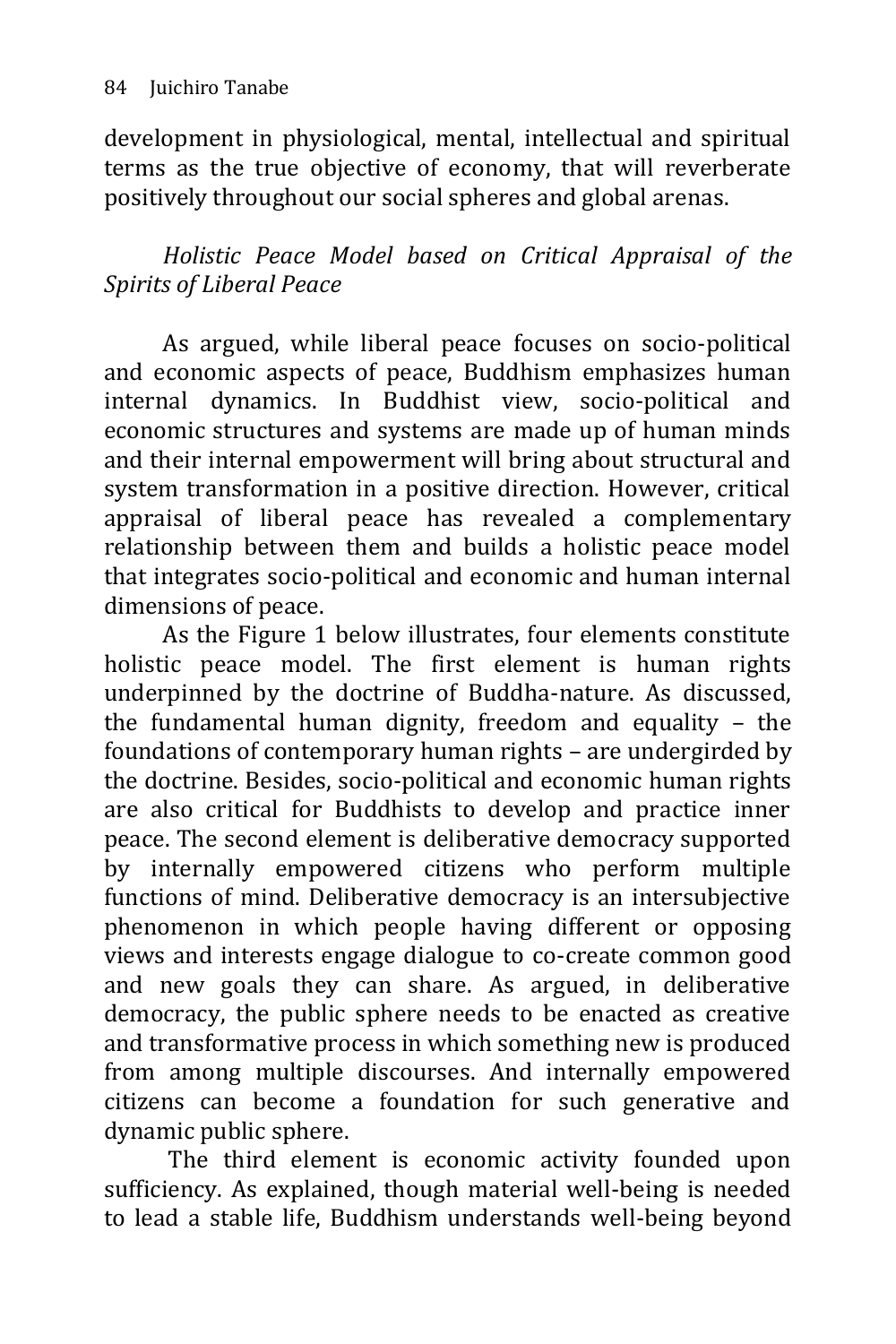the purview of material dimensions. The desire for material well-being would never be satisfied. Rather, the exclusive seeking for material achievement will get us into the cycle of lust and greed. By achieving a comprehensive human fulfilment as the ultimate goal of economy, we can build a sustainable and harmonious society and human relationship. The fourth element is the enrichment of internal dimension that exercises reflective awareness and compassion to embody interdependent and interpenetrating relationship between those having different views and values. Through the internal empowerment, we will realize the limits of dichotomous and self-centered view, understand and enact conflict resolution and peace as selfcritique and transformation. These four components form a complementary relation to strengthen each other to build a sustainable society and human relationships. Approaching peace holistically on physiological, socio-political, economic, philosophical, and spiritual levels will enable us to exert our potential to become a proactive and creative agent for a lasting peace.



*Figure 1: Peace model based on Buddhist critical appraisal of liberal peace*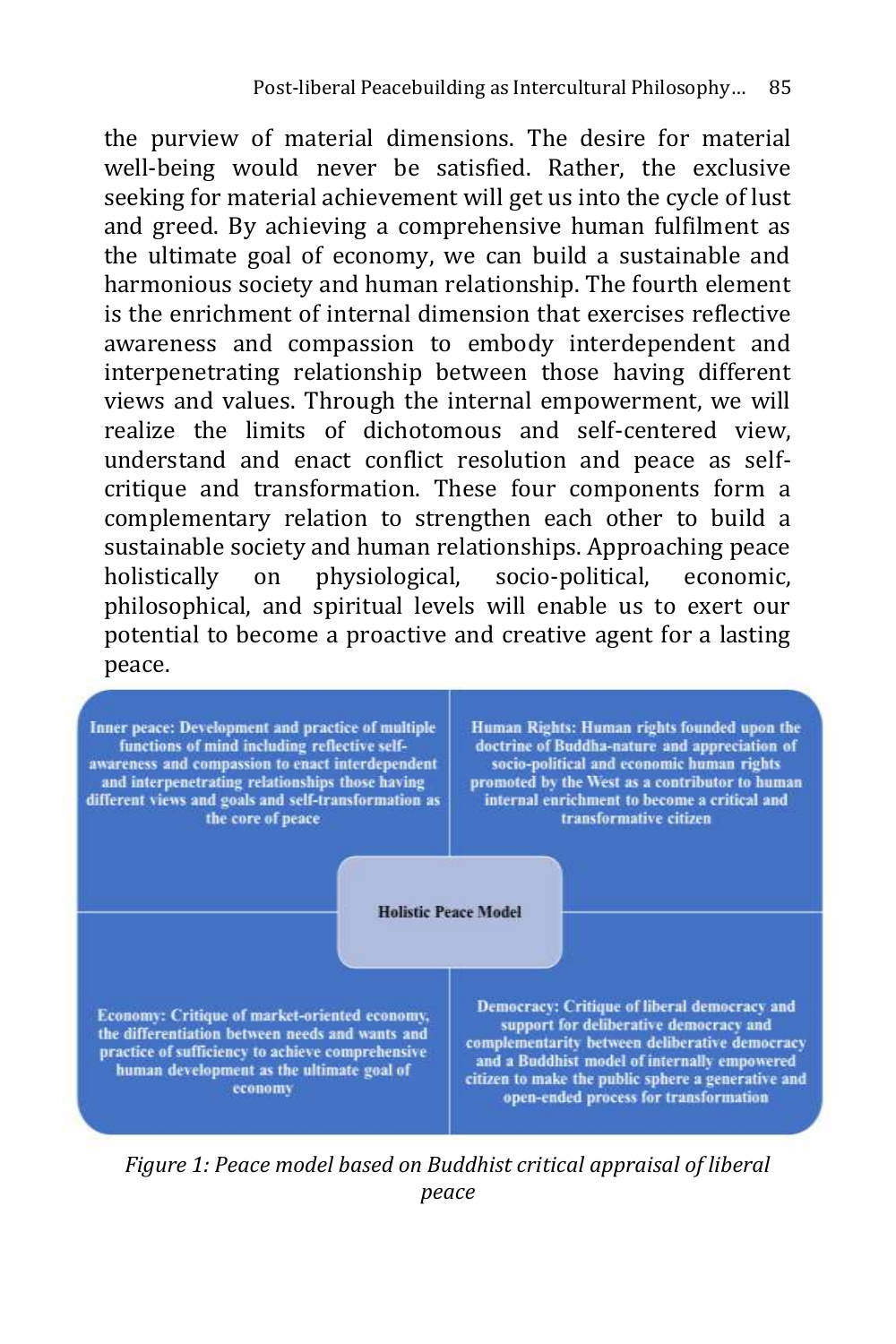Finally, though it is a hypothetical trial, how a holistic peace model can be practiced in a conflict setting will be discussed. Here, the application to Sri Lanka will be examined. Despite inter-ethnic violence and their asymmetric relations, historically, peace in Sri Lanka has been based on the respect and accommodation of diversity in politics and identity and therefore, majoritarianism can never be seen as a driving force for peace in the long term.<sup>101</sup> Sri Lanka peace would have to formulate a discourse of inter-ethnic reconciliation, equity, fundamental humanity of all and social justice.<sup>102</sup>

While human rights of all citizens in Sri Lanka need to be secured and protected, deliberative or dialogical democracy needs to be promoted even though it will not be easily employed given the long history of enmity and animosity between majority Sinhalese and other ethnic groups. However, to build a reconciliatory and constructive inter-ethnic relationship on various levels, listening to and respecting narratives of other groups and working to get different voices reflected in political, social and economic policies are essential. Here enacting a dialogical politics not only on inter-communal levels but on national levels would assume the central role in enhancing unity in diversity for peace.

Analysis of how empowered citizens with multiple functions of mind can also contribute to building a harmonious society in Sri Lanka in the long run is also critical. During the conflict, Buddhist monks preached to soldiers how they should engage in combat.<sup>103</sup> However, in order to achieve a lasting harmonious peace, inner transformation would be needed. The proposed inner peace characterized as reflective awareness, compassion and an insight into reality, that is, interdependent and interpenetrating relationships between/among differences and people having distinct identities can be of help in

 $101$  Richmond, 2016.

 $102$  Ibid.

<sup>103</sup> See Kent, D. W. "Onward Buddhist Soldiers: Preaching on the Sri Lankan Army" in *Buddhist Warfare*, Jerryson, M. K. and Juergensmeyer, M. (eds), 2010, pp. 157-177, Oxford: Oxford University Press.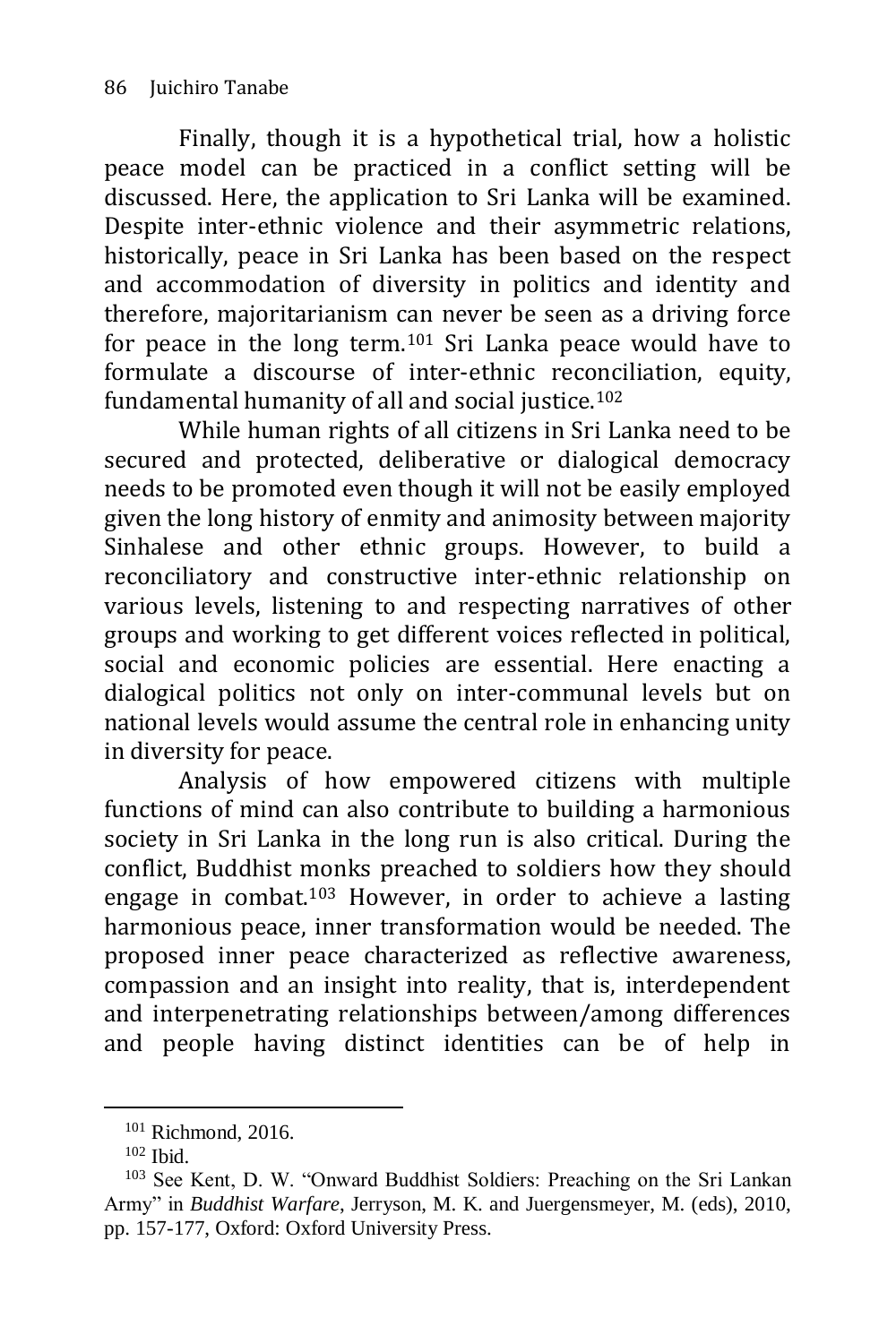empowering citizens in Sri Lanka as majority is Sinhala Buddhists.

Though distinct cultural and social contexts of Sri Lanka need to be respected, the proposed inner peace model as one of the components of holistic peace thesis is worth being discussed critically and studied by Sri Lankan people and Buddhist monks. At least if majority Sinhala people work hard to practice inner peace to show respect other ethnic groups, the path for reconciliation and dialogical relationship could be built. How each citizen beyond ethnic lines can develop enriched mind with multi-perspectival views as an individual person but without dismissing group identity needs to be explored. Of course, it is not easy to transfer a holistic peace model into current Sri Lanka situations given its long history of inter-ethnic violence and asymmetric relations. Nevertheless, a complex and multifaceted feature of conflict would require a holistic peace approach that contains physiological, psychological, dialogical, spiritual dimensions so that people in Sri Lanka can pave the way for internal empowerment and constructive and creative intersubjective relationships in the long run. Especially, despite its involvement in conflict and violence, Buddhist spirits of compassion, the practice of mindfulness, and wisdom or an insight into reality, that is interdependence should remain intact. And so, when majority Sinhala Buddhists take efforts to put them into practice within the purview of the proposed holistic peace thesis, the path towards a lasting peace could be opened.

### **Conclusion**

This paper has examined how post-liberal peace as intercultural philosophy dialogue can be unfolded. As illustrated, the presentation of Buddhist inner peace and critical appraisal of liberal peace has allowed us to build a holistic peace model that integrates outer-inner dimensions of peace.

This research is just one of the examples of critical appraisal of liberal peace to examine how the spirits of liberal peace and non-Western approaches to peace can learn from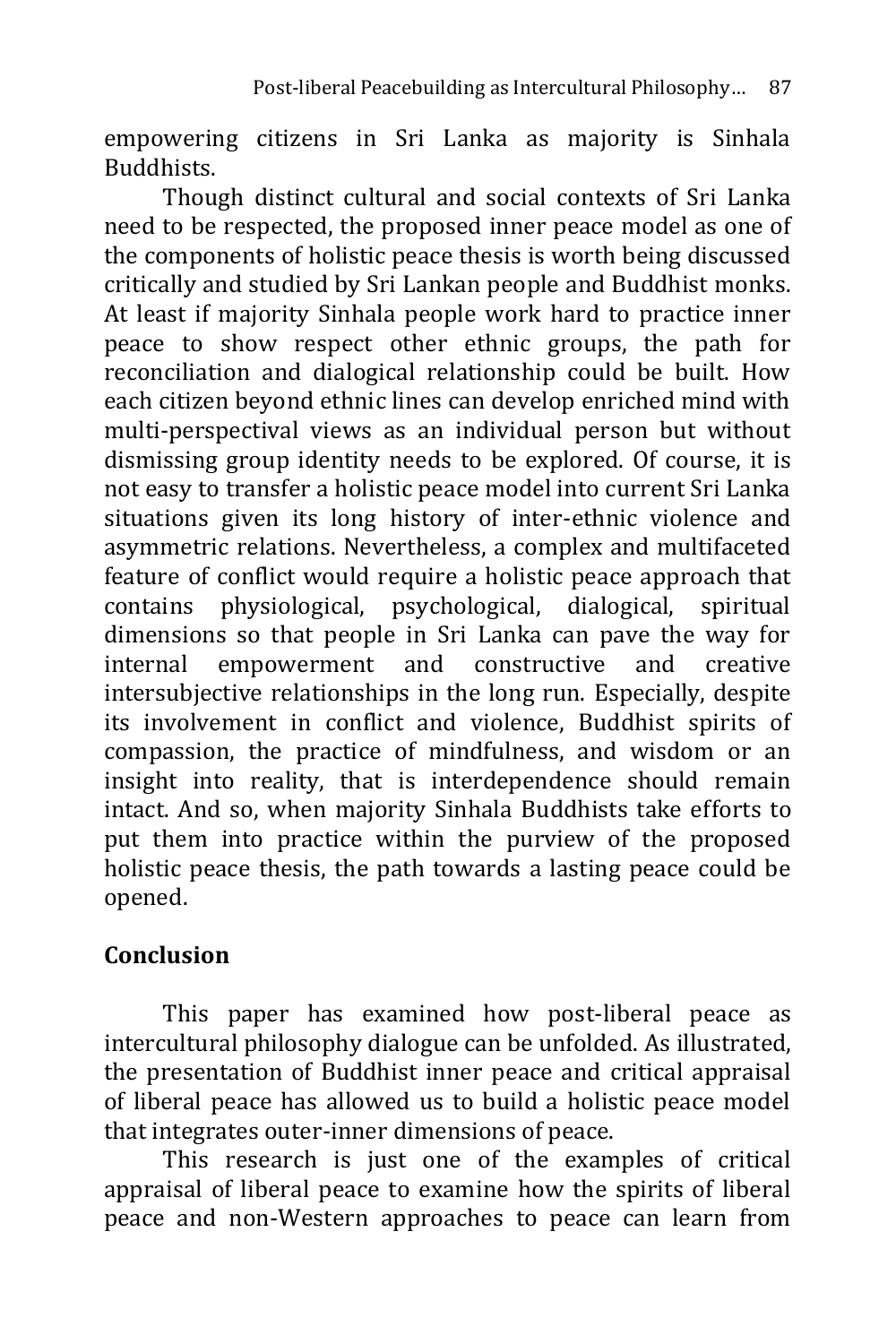-

each other to co-create contextually oriented but also transformative peace. More critical appraisals of liberal peace by variety of non-Western cultures and philosophies need to be made to promote post-liberal peace/building that revolves around dialogue and mutual self-transformation by those engaged in peace enterprise.

In order for the West to participate in post-liberal peace – both intellectually and practically – as intercultural philosophy, Western liberals need to appreciate multiple epistemologies developed in various cultures, religions and philosophies. Liberal peace/building is founded upon Western Enlightenment epistemological framework. Enlightenment epistemology stresses the power of reason, especially the instrumental reason to discover the absolute forms of knowledge $104$  and its aim is to discover the objective truth that applies universally and explains phenomenon systematically.<sup>105</sup> Enlightenment epistemology posits that the application of rationalistic thought leads to unearthing the universal rules or structures that underlay the surface features of the world, which allows us to produce overarching theories and methods to understand and address social and global problems facing humanity. Founded upon rationalistic thought, liberal peace has been enacted as a universal and complete approach to peace.

However, in an increasingly globalized and interconnected world, approaching global problems purely from a Western perspective is neither effective nor justified.<sup>106</sup> Rather, non-Western epistemologies including spiritual and culturallydeveloped ones need to be acknowledged as valid contributors to expanding the purview of our view of peace and peacebuilding. The discourse established on a particular epistemological viewpoint tends to be intra-paradigmatic and avoid engagement with alternative epistemological and

<sup>104</sup> See Crotty, M. T*he Foundations of Social Research: Meaning and perspective in the research process*. London: SAGE, 1998.

<sup>105</sup> See Gray, D. E. *Doing Research in the Real World.* London: SAGE, 2004. <sup>106</sup> Schepen and Graness, 2019.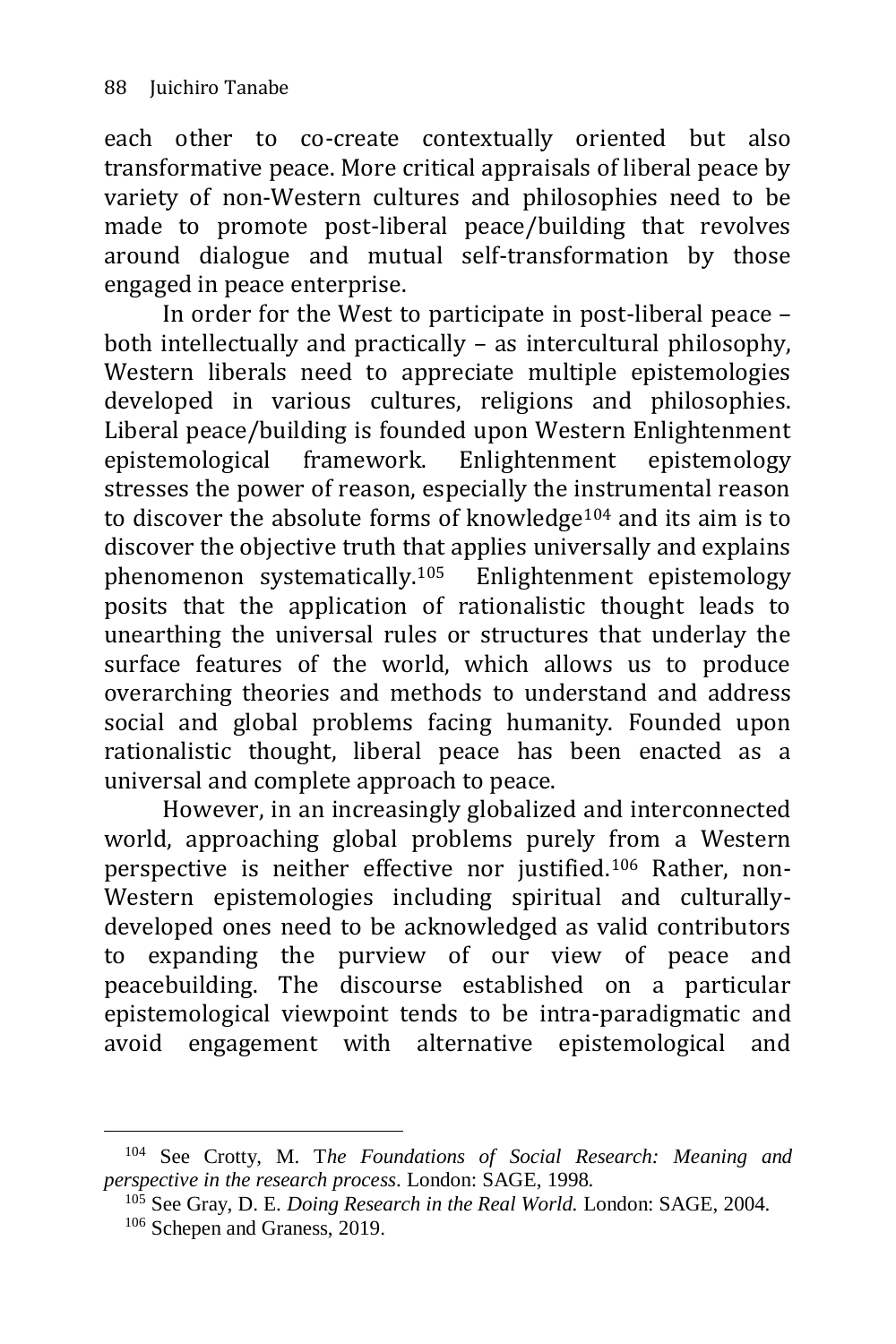theoretical formulations.<sup>107</sup> It does not mean to deny Enlightenment epistemology and liberal peace shaped by it. However, new perspectives, new theories, and even novel empirical information, which are proposed by exploring and accepting new epistemologies, can enable us to see and understand how things can be different from the ways they are. When the Western liberal peace intellectuals and even practitioners courageously examine their embedded liberal view of peace from non-Western epistemological perspectives, that would empower them to take a step toward overcoming epistemic and structural asymmetric relationships with the non-West. That would not be an easy endeavor for the West. Nevertheless, one of the enduring and everlasting challenges for intellectual enterprise is "to go beyond the affirmation and reconstitution of the familiar world to recognize other possibilities."<sup>108</sup>

### **References**

- Acharya, Amitav. and Buzan, Buzan. "Why is there no non-Western international relations theory? An introduction," in *International Relations of the Asia-Pacific* 7: 287-312, 2007.
- Badge, Uttamkumars. "Essential elements of human rights in Buddhism," in *Journal of Law and Conflict Resolution* 6(2): 32-38, 2014.
- Calhoun, Craig. "Social Theory and the Public Sphere" in *The Blackwell Companion to Social Theory (Second edition)*. Edited by Bryan Turner. 504-544, Oxford: Blackwell, 2000.
- Chandler, David. *International Statebuilding*. London: Routledge, 2010.

<sup>107</sup> See Jarvis, D. S. L. *International Relations and the Challenge of Postmodernism: Defining the Discipline*. Columbia, SC: University of South Carolina Press, 2000.

<sup>108</sup> See Calhoun, C. "Social Theory and the Public Sphere" in *The Blackwell Companion to Social Theory (Second edition)*, Turner, B. (ed), 2000, pp. 504-544, Oxford: Blackwell.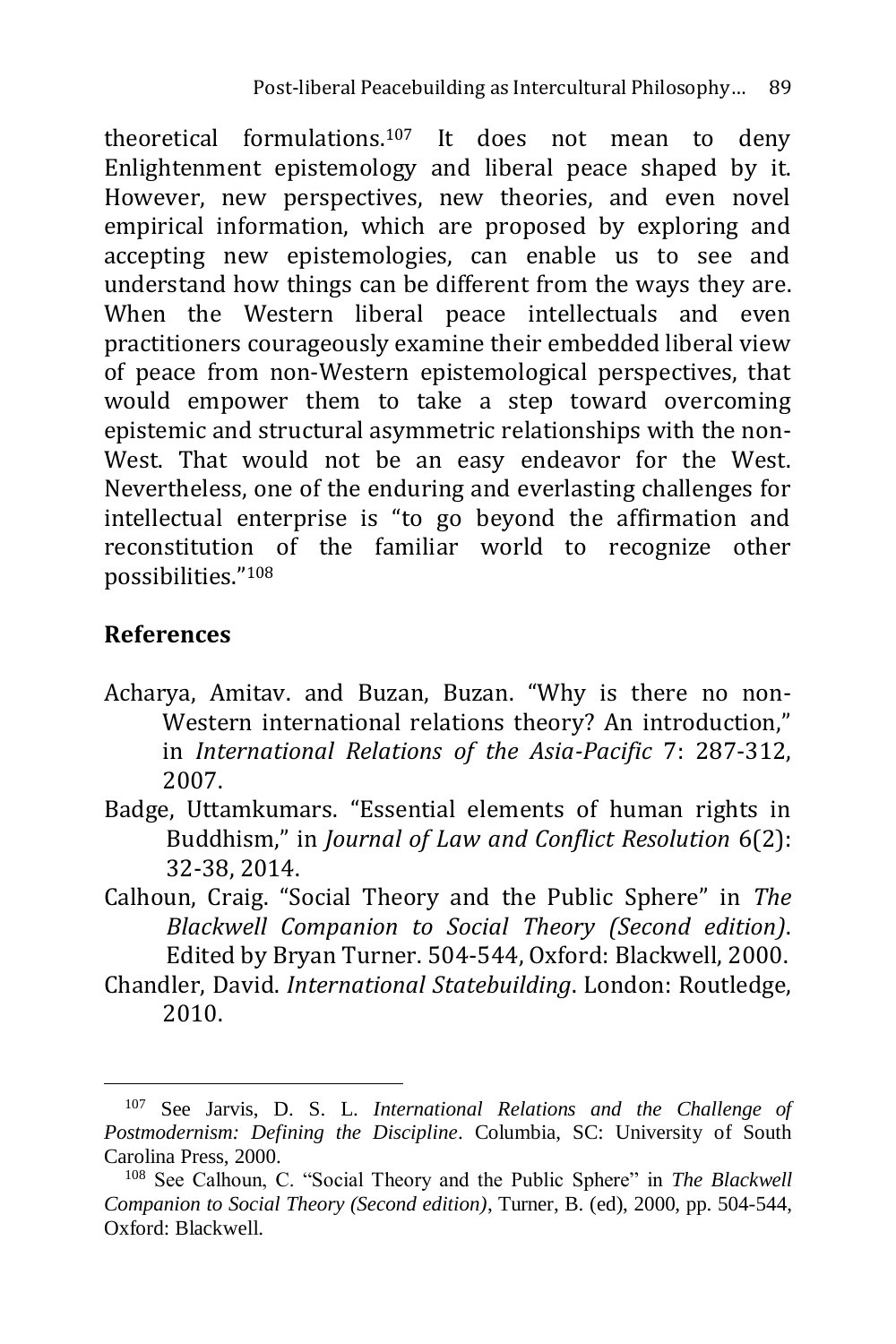- Crick, Bernard. *Democracy: A Very Short Introduction*. Oxford: Oxford University Press, 2002.
- Crotty, Michael. T*he Foundations of Social Research: Meaning and perspective in the research process*. London: SAGE, 1998.
- Curato, Nicoe., Hammond, Marit., and Min, John. B. *Power in Deliberative Democracy*. London: Palgrave Macmillan, 2019.
- Dallmayr, Fred. *The Promise of Democracy*. Albany, NY: State University of New York Press, 2010.
- Dallmayr, Fred. *Post-Liberalism: Recovering a Shared World*. Oxford: Oxford University Press, 2019.
- Danesh, H. B. "Towards an Integrative Theory of Peace Education," in *Journal of Peace Education* 3(1): 55-78, 2006.
- Donnelly, Jack. *Universal Human Rights in Theory and Practice*. Ithaca, NY: Cornell University Press, 2013.
- Duffield, Mark. *Development, Security, and Unending War*. Cambridge: Polity, 2007.
- Essen, Juliana. "Sufficiency Economy and Santi Asoke: Buddhist Economic Ethics for a Just and Sustainable World," in *Journal of Buddhist Ethics* 17: 70-99, 2010.
- Fronsdal, Gil. *The Dhammapada: A New Translation of the Buddhist Classic with Annotations*. Boston: Shambala, 2005.
- Fry, Douglas. P., and Fry, Brooks.C. "Culture and Conflict-Resolution Models: Exploring Alternatives to Violence," in *Cultural Variation in Conflict Resolution: Alternatives to Violence*. Edited by Douglas Fry P and Kai Bjorkqvist, 9-23. Mahwah, New Jersey: Lawrence Erlbaum Associates, 1997.
- Gray, David E. *Doing Research in the Real World.* London: SAGE, 2004.
- Hart, Tobin., Peter Nelson, L., and Kaisa Puhakka. "Introduction," in *Transpersonal Knowing: Exploring the Horizon of Consciousness*. Edited by Tobin Hart, Nelson L. Peter and Puhakka Kaisa, 1-9, Albany, New York: State University of New York Press, 2000.
- Hershock, Peter. D. *Buddhism in the Public Sphere: Reorienting Global Interdependence.* London: Routledge, 2006.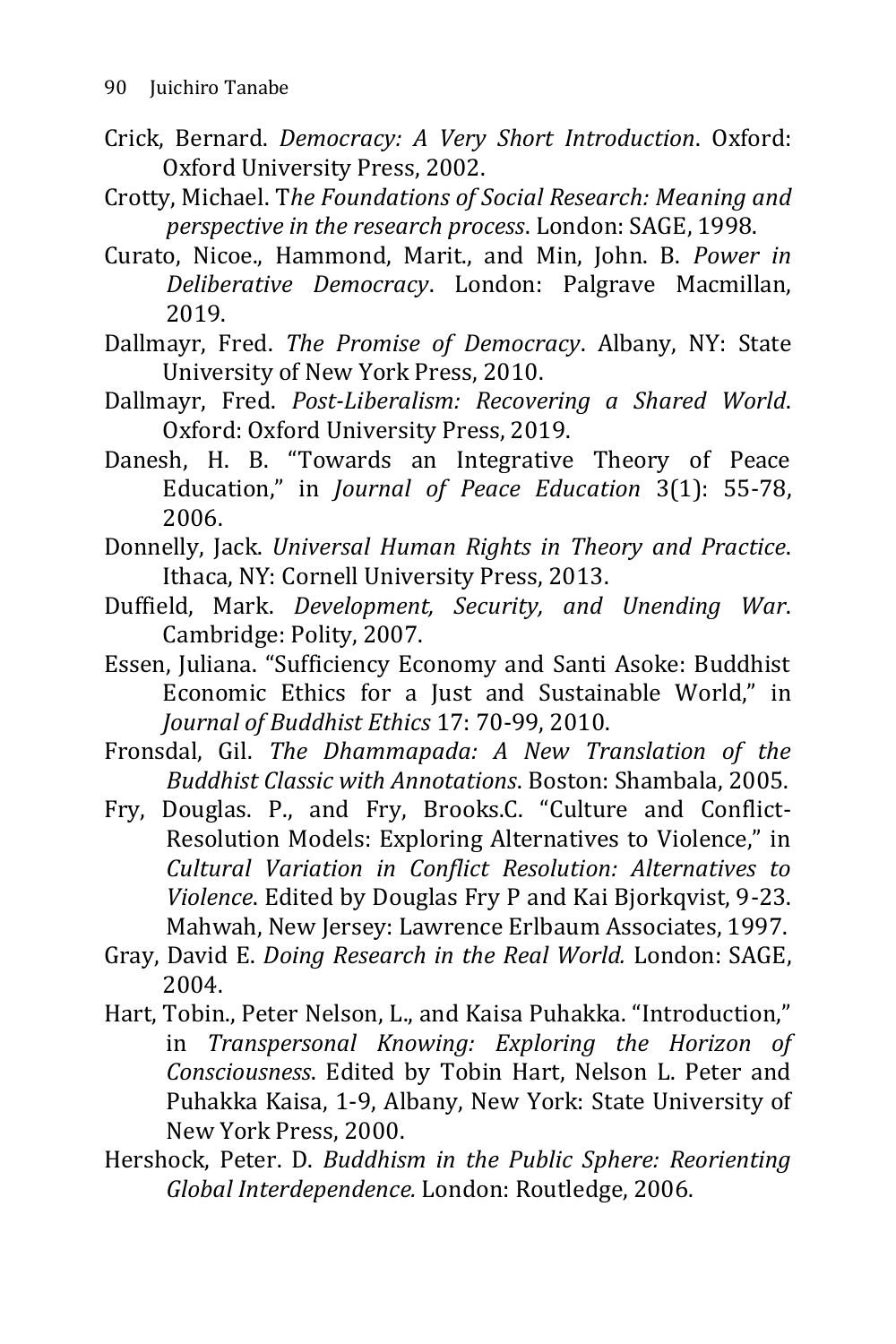- Hershock, Peter. D. *Valuing Diversity: Buddhist Reflection on Realizing a More Equitable Global Future.* Albany, NY: State University of New York Press, 2012.
- Hobson, John, M. and Sajed, Alina. "Navigating Beyond the Eurofetishist Frontier of Critical IR Theory: Exploring the Complex Landscapes of Non-Western Agency," in *International Studies Review* 19: 547-572, 2017.
- Hoyt, Mei. "Engaging Bodhisattva Compassion in Pedagogical Aporias," in *Paideusis* 21 (2): 24-31, 2014.
- Ichimura, Shohei. "Contemporary Significance of Chinese Buddhist Philosophy," in *Journal of Chinese Philosophy* 24: 75-106, 1997.
- Isakhan, Benjamin. "Introduction: The Iraq Legacies Intervention, Occupation, Withdrawal and Beyond" in *The Legacy of Iraq: From the 2003 War to the Islamic State*. Edited by Benjamin Isakhan. 1-18, Edinburgh: Edinburgh University Press, 2015.
- Jarvis, Darryl, S. L. *International Relations and the Challenge of Postmodernism: Defining the Discipline*. Columbia, SC: University of South Carolina Press, 2000.
- Kent, Daniel W. "Onward Buddhist Soldiers: Preaching on the Sri Lankan Army" in *Buddhist Warfare*. Edited by Michael K. Jerryson, and Mark Juergensmeyer. 157-177, Oxford: Oxford University Press, 2010.
- Keown, Damien. "Human Rights" in *The Oxford Handbook of Buddhist Ethics*. Edited by Daniel Cozort and James Shields. 1-35, Oxford: Oxford University Press, 2018.
- Konecki, Krzysztof. T. "Contemplation For Economists: Towards A Social Economy Based on Empathy and Compassion," in *Economics and Sociology* 10(3): 11-24, 2017.
- Lai, Whalen. "The Meaning of "Mind-Only" (Wei-Hsin): An Analysis of a Sinitic Mahayana Phenomenon," in *Philosophy East and West* 27(1): 65-83, 1977.
- Loy, David. "Indra's Postmodern Net," in *Philosophy East and West* 43(3): 481-510, 1993.
- Luk, Charles. *The Surangama Sutra.* New Delhi: Munshiram Manoharlal, 2001.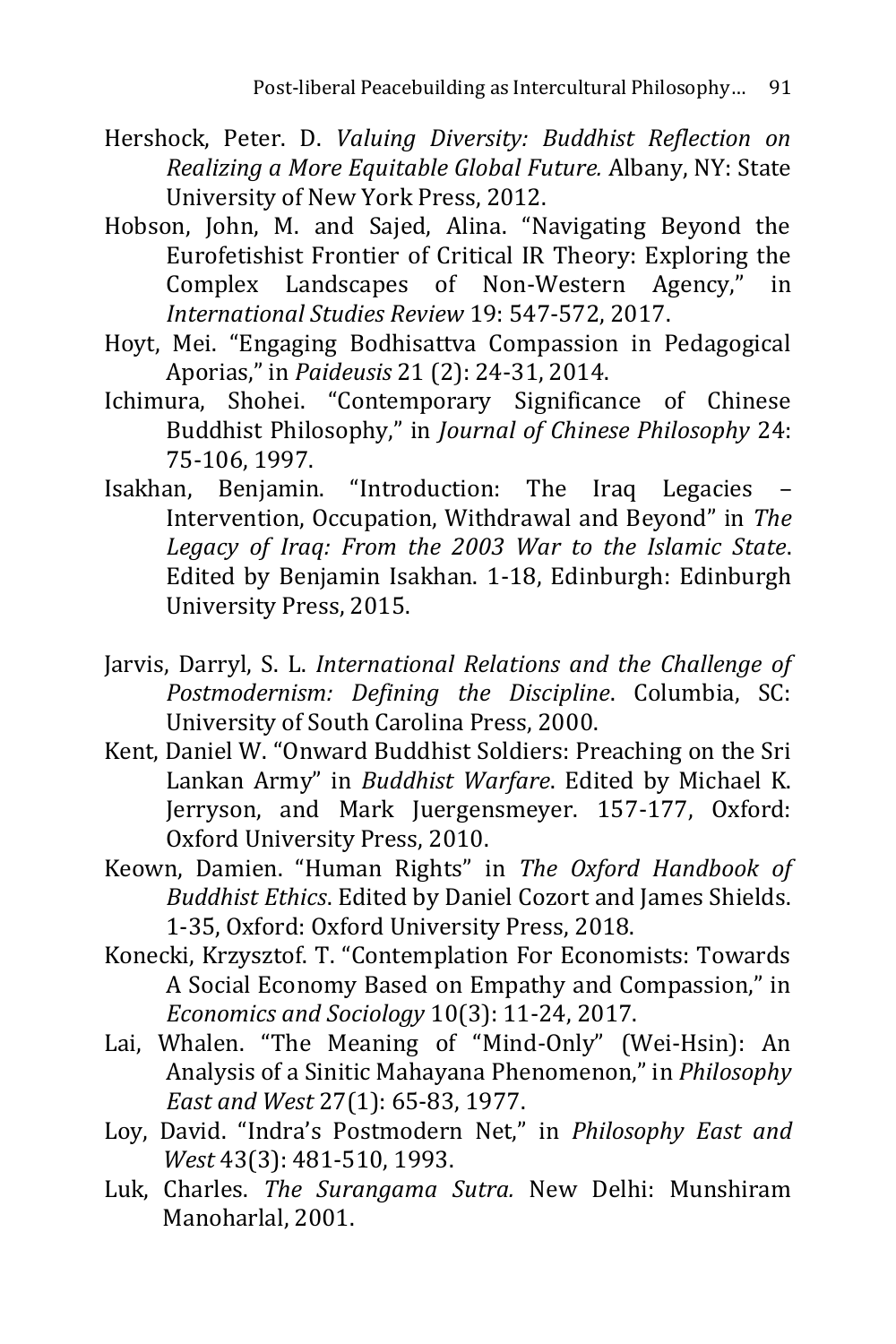- Mall, Ram Adah. *Intercultural Philosophy*. Lanham, MD: Rowman & Littlefield Publishers, 2000.
- Matsuo, Hosaku. *The Logic of Unity: The Discovery of Zero and Emptiness in Prajnaparamita Thought.* (Translated by Inada Kenneth). Tokyo: Hokuju Shuppan, 1981.
- Mezirow, Jack. "Transformative Learning as Discourse," in *Journal of Transformative Education* 1(1): 58-63, 2003.
- Mosler, Caroline. "Can Buddhism Inform the Contemporary Western Liberal Debate on the Distribution of Wealth?," in *Journal of Buddhist Ethics* 18: 322-355, 2011.
- Mungwini, Pascah. "The Question of Epistemic Justice: Polemics, Contestations and Dialogue," in *Phronimon* 19: 1-13, 2018.
- Nadarajah, Suthaharan, Rampton, David. "The limits of hybridity and the crisis of liberal peace," in *Review of International Studies* 41(1): 49-72, 2015.
- Newman, Edward. "Liberal' Peacebuilding Debates" in *New Perspectives on Liberal Peacebuilding*. Edited by Edward Newman, Roland Paris and Oliver P Richmond. 26-54, Tokyo: United Nations University Press, 2009.
- Newman, Edward., Paris, Roland., and Richmond, Oliver, P. "Introduction" in *New Perspectives on Liberal Peacebuilding*. Edited by Edward Newman, Roland Paris and Oliver P. Richmond. 3-25, Tokyo: United Nations University Press, 2009.
- Nicolescu, Basarab. *Transdisiplinarity – Past, Present and Future.*  At:

[http://www.movingworldviews.net/Downloads/Papers/N](http://www.movingworldviews.net/Downloads/Papers/Nicolescu.pdf) [icolescu.pdf,](http://www.movingworldviews.net/Downloads/Papers/Nicolescu.pdf) 2006 (Accessed August 15, 2014).

- Park, Jin. Y. *Buddhism and Postmodernity: Zen, Huayan, and the Possibility of Buddhist Postmodern Ethics.* Plymouth, United Kingdom: Lexington Books, 2008.
- Pruitt, Irene. T., and McCollum, Eric. E. "Voices of Experienced Meditators: The Impact of Meditation Practice on Intimate Relationships," in *Contemporary Family Therapy* 32: 135- 154, 2010.
- Reardon, Betty. A., and Dale Snauwaert. T. "Reflective Pedagogy, Cosmopolitanism, and Critical Peace Education for Political Efficacy: A Discussion of Betty A. Reardon's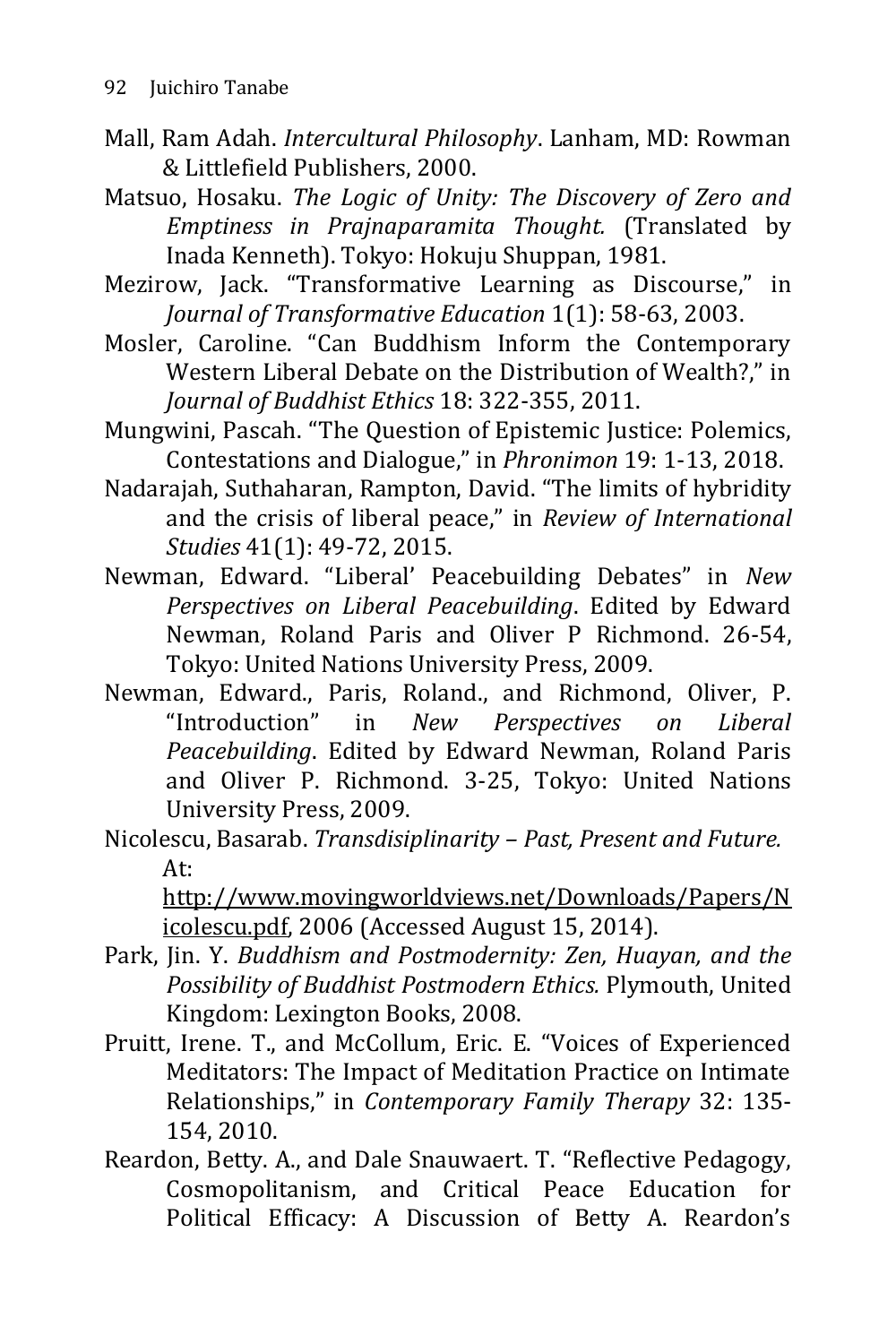Assessment of the Field," in *Journal of Peace Education and Social Justice* 5(1): 1-14, 2011.

- Reysen, Stephen. and Iva Katzarska-Miller. "Intentional Worlds and Global Citizenship," in *Journal of Global Citizenship and Equity Education* 3(1): 34-52, 2013.
- Richmond, Oliver, P. *The Transformation of Peace*. Basingstoke: Palgrave Macmillan, 2005.
- Richmond, Oliver, P. *A Post-Liberal Peace*. London: Routledge, 2011.
- Richmond, Oliver, P. *Peace: A Very Short Introduction.* Oxford: Oxford University Press, 2014.
- Richmond, Oliver, P. *Peace Formation and Political Order in Conflict Affected Societies*. Oxford: Oxford University Press, 2016.
- Sabaratnam, Meera. "Avatars of Eurocentrism in the Critique of the Liberal Peace," in *Security Dialogue* 44(3): 259-278, 2013.
- Schepen, Renate. and Graness, Anke. "Heinz Kimmerle's intercultural philosophy and the quest for epistemic justice," in *The Journal for Transdisciplinary Research in Southern Africa* 15 (1), 2019.
- Schlitz, Marilyn Mandala., Vieten, Cassandra., and Miller, Elizabeth M. "Worldview Transformation and the Development of Social Consciousness," in *Journal of Consciousness Studies* 17: 18-36, 2010.
- Selby, Jan. "The Myth of Liberal Peace-building," in *Conflict, Security & Development* 13(1): 57-86, 2013.
- Sen, Amartya. "Democracy as a Universal Value," in *Journal of Democracy* 10 (3): 3-17, 1999.
- Shi, Juewei. "Buddhist Economics: A Cultural Alternative" in *The Kyoto Manifesto for Global Economics: The Platform of Community, Humanity, and Spirituality*. Edited by Stomu Yamashita, Tadashi Yagi, and Stephen Hill, S. 417-436, Switzerland : Springer, 2018.
- Shiotsu, Toru. "Mahayana Buddhism and Human Rights: Focusing on Methods for Interpretation," in *Journal of Oriental Studies* 11: 141-155, 2001.